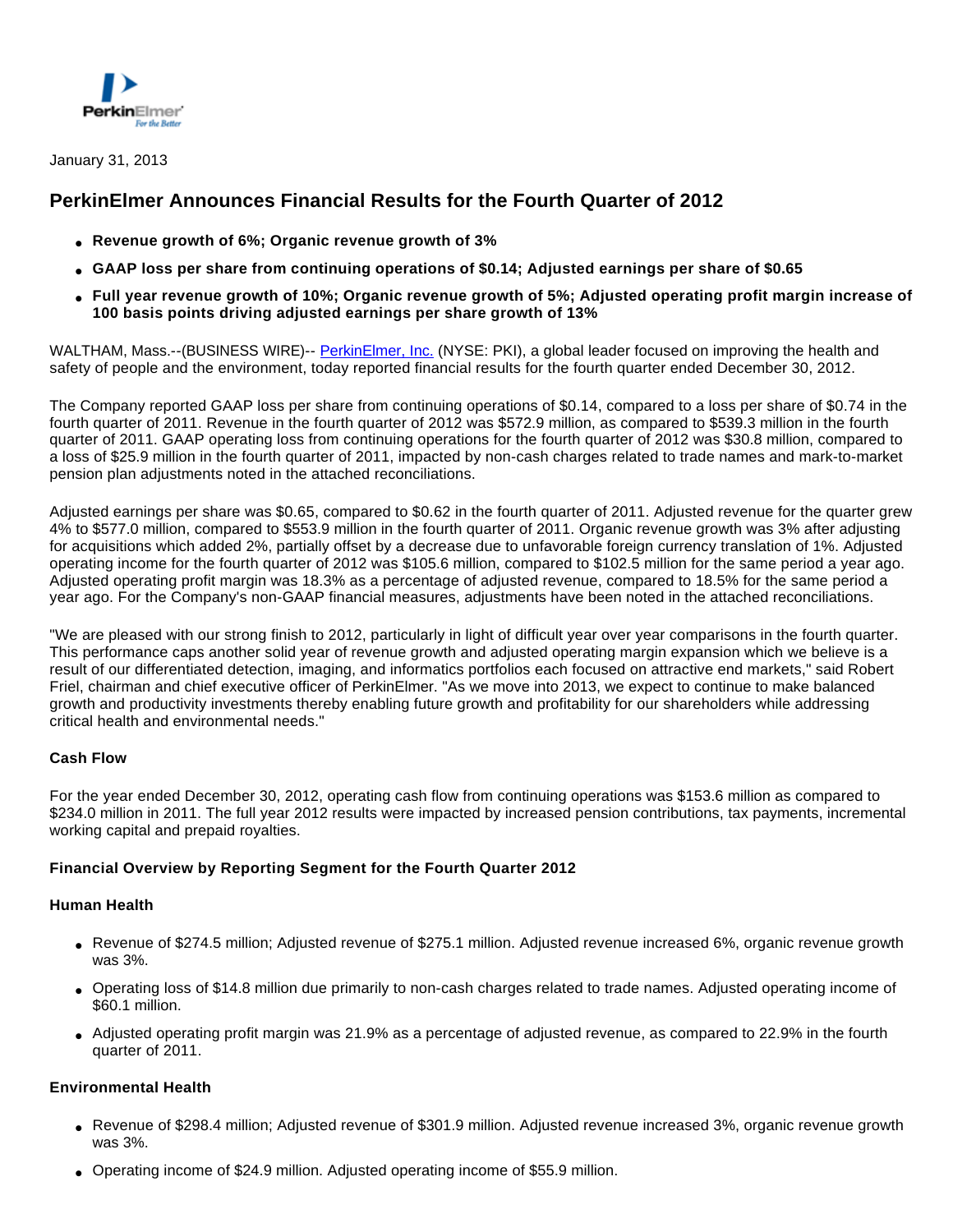● Adjusted operating profit margin was 18.5% as a percentage of adjusted revenue, as compared to 18.8% in the fourth quarter of 2011.

#### **Financial Guidance — Full Year 2013**

For the full year 2013, the Company forecasts organic revenue to increase in the mid-single digit range relative to 2012. For the full year 2013, the Company forecasts GAAP earnings per share from continuing operations in the range of \$1.57 to \$1.65 and on a non-GAAP basis, which is expected to include the adjustments noted in the attached reconciliation, the Company forecasts adjusted earnings per share in the range of \$2.24 to \$2.32.

#### **Conference Call Information**

The Company will discuss its fourth quarter results and its outlook for business trends in a conference call on January 31, 2013 at 5:00 p.m. Eastern Time (ET). To access the call, please dial (617) 786-2964 prior to the scheduled conference call time and provide the access code 83180349. A playback of this conference call will be available beginning 7:00 p.m. ET, Thursday, January 31, 2013. The playback phone number is (617) 801-6888 and the code number is 21844793.

A live audio webcast of the call will be available on the *Investor* section of the Company's Web site, [www.perkinelmer.com.](http://cts.businesswire.com/ct/CT?id=smartlink&url=http%3A%2F%2Fwww.perkinelmer.com&esheet=50547706&lan=en-US&anchor=www.perkinelmer.com&index=3&md5=afee58eaf289f901a8db63eb4a55de01) Please go to the site at least 15 minutes prior to the call in order to register, download, and install any necessary software. An archived version of the webcast will be posted on the Company's Web site for a two week period beginning approximately two hours after the call.

#### **Use of Non-GAAP Financial Measures**

In addition to financial measures prepared in accordance with generally accepted accounting principles (GAAP), this earnings announcement also contains non-GAAP financial measures. The reasons that we use these measures, a reconciliation of these measures to the most directly comparable GAAP measures, and other information relating to these measures are included below following our GAAP financial statements.

#### **Factors Affecting Future Performance**

This press release contains "forward-looking" statements within the meaning of the Private Securities Litigation Reform Act of 1995, including, but not limited to, statements relating to estimates and projections of future earnings per share, cash flow and revenue growth and other financial results, developments relating to our customers and end-markets, and plans concerning business development opportunities and divestitures. Words such as "believes," "intends," "anticipates," "plans," "expects," "projects," "forecasts," "will" and similar expressions, and references to guidance, are intended to identify forward-looking statements. Such statements are based on management's current assumptions and expectations and no assurances can be given that our assumptions or expectations will prove to be correct. A number of important risk factors could cause actual results to differ materially from the results described, implied or projected in any forward-looking statements. These factors include, without limitation: (1) markets into which we sell our products declining or not growing as anticipated; (2) fluctuations in the global economic and political environments; (3) our failure to introduce new products in a timely manner; (4) our ability to execute acquisitions and license technologies, or to successfully integrate acquired businesses and licensed technologies into our existing business or to make them profitable, or successfully divest businesses; (5) our failure to adequately protect our intellectual property; (6) the loss of any of our licenses or licensed rights; (7) our ability to compete effectively; (8) fluctuation in our quarterly operating results and our ability to adjust our operations to address unexpected changes; (9) significant disruption in third-party package delivery and import/export services or significant increases in prices for those services; (10) disruptions in the supply of raw materials and supplies; (11) the manufacture and sale of products exposing us to product liability claims; (12) our failure to maintain compliance with applicable government regulations; (13) regulatory changes; (14) our failure to comply with healthcare industry regulations; (15) economic, political and other risks associated with foreign operations; (16) our ability to retain key personnel; (17) significant disruption in our information technology systems; (18) our ability to obtain future financing; (19) restrictions in our credit agreements; (20) our ability to realize the full value of our intangible assets; (21) significant fluctuations in our stock price; (22) reduction or elimination of dividends on our common stock; and (23) other factors which we describe under the caption "Risk Factors" in our most recent quarterly report on Form 10-Q and in our other filings with the Securities and Exchange Commission. We disclaim any intention or obligation to update any forward-looking statements as a result of developments occurring after the date of this press release.

## **About PerkinElmer**

PerkinElmer, Inc. is a global leader focused on improving the health and safety of people and the environment. The company reported revenue of approximately \$2.1 billion in 2012, has about 7,400 employees serving customers in more than 150 countries, and is a component of the S&P 500 Index. Additional information is available through 1-877-PKI-NYSE, or at [www.perkinelmer.com.](http://cts.businesswire.com/ct/CT?id=smartlink&url=http%3A%2F%2Fwww.perkinelmer.com&esheet=50547706&lan=en-US&anchor=www.perkinelmer.com&index=4&md5=d3edf5127291d8167572b5e73c11a0bd)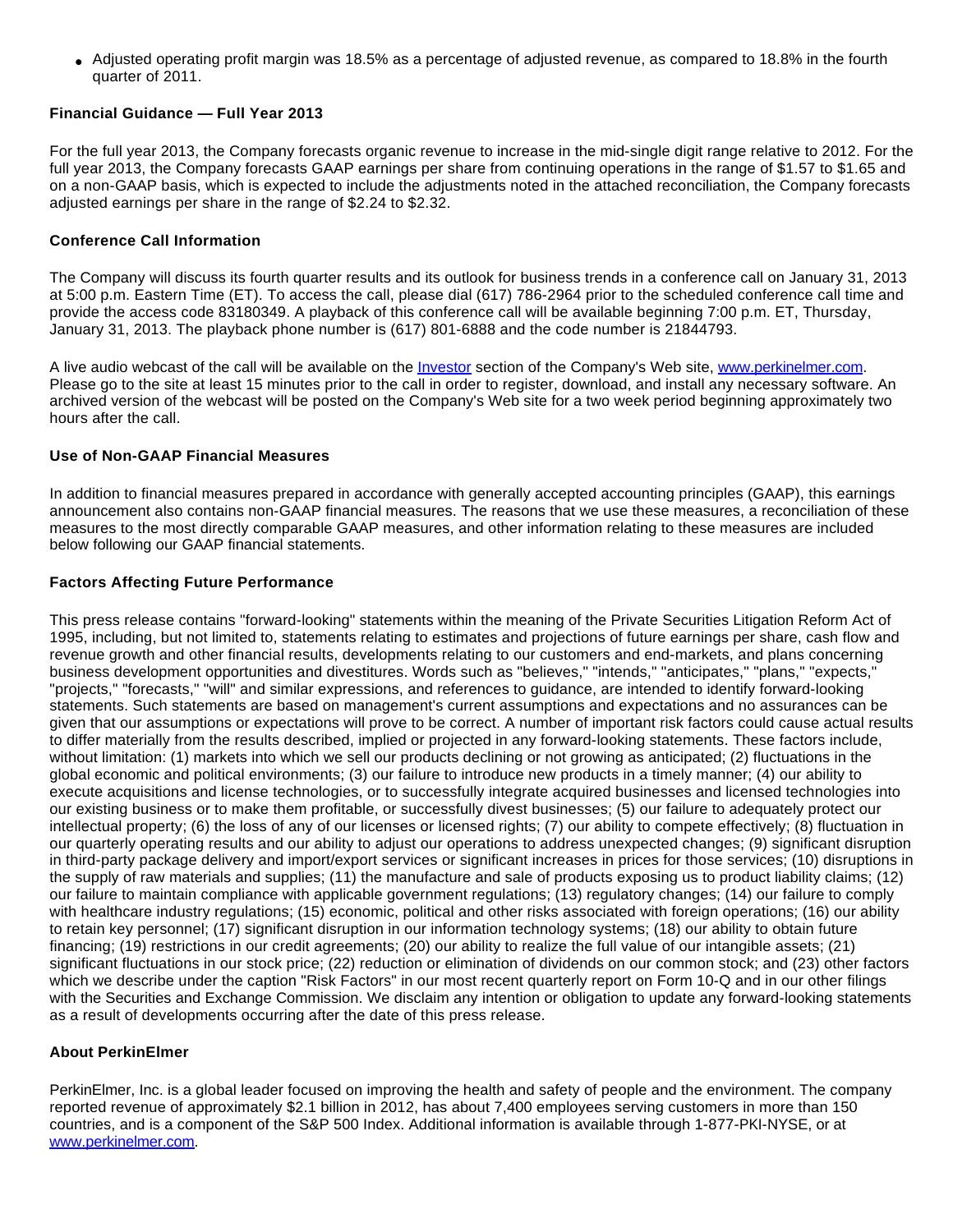# **PerkinElmer, Inc. and Subsidiaries CONSOLIDATED INCOME STATEMENTS**

|                                                                               | <b>Three Months Ended</b> |                         |               |                         |    | <b>Twelve Months Ended</b> |                         |                           |  |
|-------------------------------------------------------------------------------|---------------------------|-------------------------|---------------|-------------------------|----|----------------------------|-------------------------|---------------------------|--|
| (In thousands, except share and per share data)                               |                           | December 30,            |               | January 1,              |    | December 30,               |                         | January 1,                |  |
|                                                                               |                           | 2012                    |               | 2012                    |    | 2012                       |                         | 2012                      |  |
|                                                                               |                           |                         |               | (As adjusted)           |    |                            |                         | (As adjusted)             |  |
| <b>Revenue</b>                                                                | \$                        | 572,921                 | \$            | 539,330                 | \$ | 2,115,205                  | \$                      | 1,918,508                 |  |
| Cost of revenue                                                               |                           | 311,263                 |               | 300,391                 |    | 1,151,999                  |                         | 1,070,708                 |  |
| Research and development expenses                                             |                           | 33,538                  |               | 31,502                  |    | 132,639                    |                         | 115,821                   |  |
| Selling, general and administrative expenses                                  |                           | 180,708                 |               | 220,176                 |    | 632,734                    |                         | 624,393                   |  |
| Asset impairments                                                             |                           | 74,153                  |               | 3,006                   |    | 74,153                     |                         | 3,006                     |  |
| Restructuring and contract termination charges, net                           |                           | 4,103                   |               | 10,112                  |    | 25,137                     |                         | 13,452                    |  |
|                                                                               |                           |                         |               |                         |    |                            |                         |                           |  |
| <b>Operating (loss) income from continuing</b><br>operations                  |                           | (30, 844)               |               | (25, 857)               |    | 98,543                     |                         | 91,128                    |  |
| Interest income                                                               |                           | (313)                   |               | (530)                   |    | (747)                      |                         | (1,884)                   |  |
| Interest expense                                                              |                           | 11,651                  |               | 12,205                  |    | 45,787                     |                         | 24,783                    |  |
| Other expense                                                                 |                           | 558                     |               | 1,156                   |    | 2,916                      |                         | 3,875                     |  |
|                                                                               |                           |                         |               |                         |    |                            |                         |                           |  |
| (Loss) income from continuing operations before                               |                           |                         |               |                         |    |                            |                         |                           |  |
| income taxes                                                                  |                           | (42, 740)               |               | (38, 688)               |    | 50,587                     |                         | 64,354                    |  |
| (Benefit from) provision for income taxes                                     |                           | (26, 548)               |               | 44,536                  |    | (17, 854)                  |                         | 63,182                    |  |
| (Loss) income from continuing operations                                      |                           | (16, 192)               |               | (83, 224)               |    | 68,441                     |                         | 1,172                     |  |
| Gain (loss) on disposition of discontinued operations,<br>before income taxes |                           | 490                     |               | (73)                    |    | 2,405                      |                         | 1,999                     |  |
| Provision for (benefit from) income taxes on                                  |                           |                         |               |                         |    |                            |                         |                           |  |
| discontinued operations and dispositions                                      |                           | 154                     |               | 344                     |    | 906                        |                         | (4, 484)                  |  |
| Net income (loss) from discontinued operations<br>and dispositions            |                           | 336                     |               | (417)                   |    | 1,499                      |                         | 6,483                     |  |
|                                                                               |                           |                         |               |                         |    |                            |                         |                           |  |
| Net (loss) income                                                             | \$                        | (15, 856)               | \$            | (83, 641)               | \$ | 69,940                     | \$                      | 7,655                     |  |
|                                                                               |                           |                         |               |                         |    |                            |                         |                           |  |
| Diluted (loss) earnings per share:                                            |                           |                         |               |                         |    |                            |                         |                           |  |
| Net (loss) income from continuing operations                                  | \$                        | (0.14)                  | $\sqrt[6]{2}$ | $(0.74)$ \$             |    | 0.60                       | $\sqrt[6]{\frac{1}{2}}$ | 0.01                      |  |
| Net income (loss) from discontinued operations and                            |                           |                         |               |                         |    |                            |                         |                           |  |
| dispositions                                                                  |                           | 0.00                    |               | (0.00)                  |    | 0.01                       |                         | 0.06                      |  |
| Net (loss) income                                                             | \$                        | (0.14)                  | \$            | (0.74)                  | \$ | 0.61                       | \$                      | 0.07                      |  |
|                                                                               |                           |                         |               |                         |    |                            |                         |                           |  |
| Weighted average shares of common stock<br>outstanding                        |                           | 114,440<br><b>Basic</b> |               | 112,707<br><b>Basic</b> |    | 114,860<br><b>Diluted</b>  |                         | 113,864<br><b>Diluted</b> |  |

#### ABOVE PREPARED IN ACCORDANCE WITH GAAP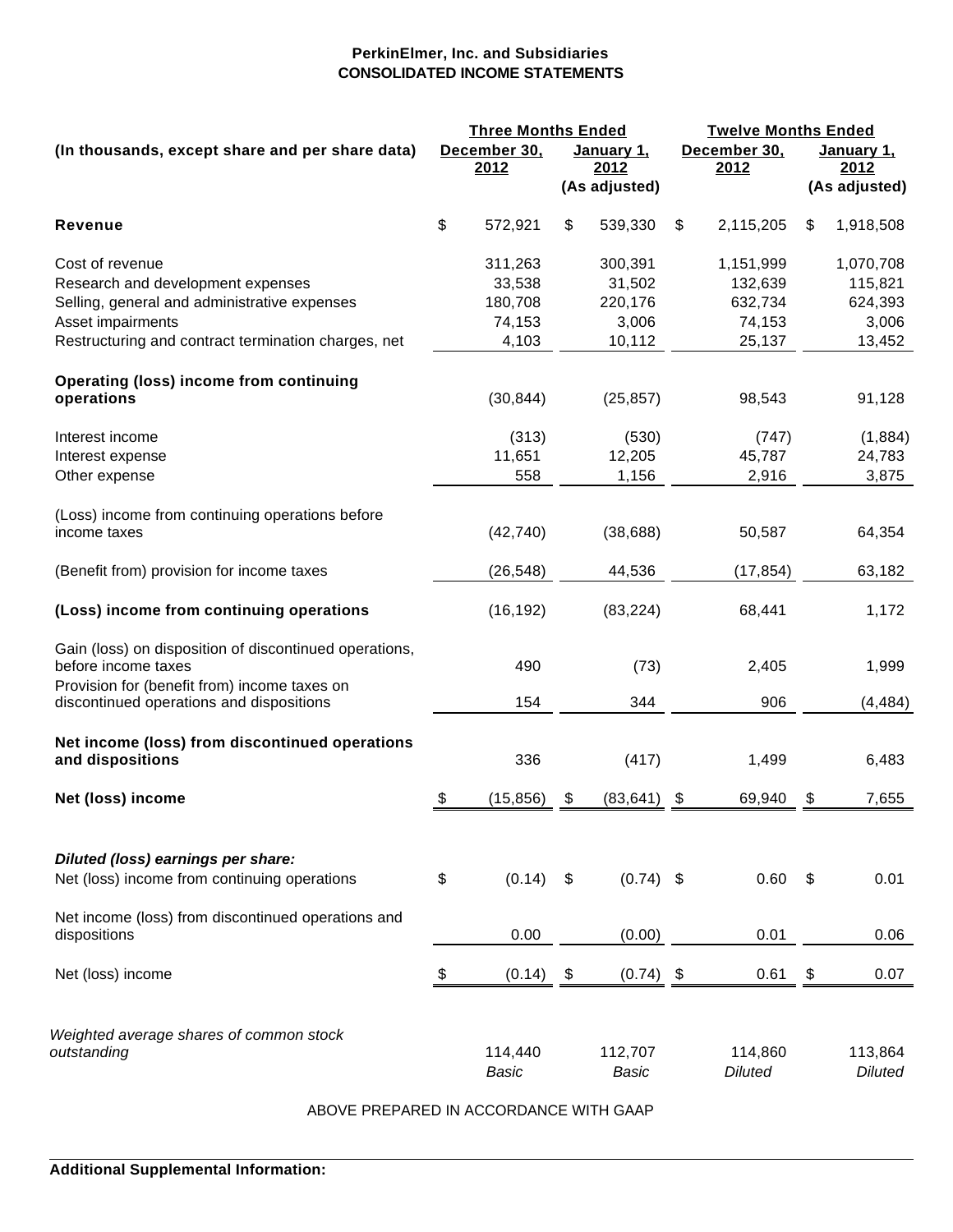## (per share, continuing operations)

| <b>Adjusted EPS</b>                                    | 0.65         | 0.62        | 2.06 | -S | 1.83 |
|--------------------------------------------------------|--------------|-------------|------|----|------|
| income taxes                                           | 0.03         | 0.06        | 0.16 |    | 0.08 |
| Restructuring and contract termination charges, net of |              |             |      |    |      |
| Significant tax credits                                |              | 0.61        |      |    | 0.60 |
| benefits, net of income taxes                          | 0.19         | 0.39        | 0.20 |    | 0.39 |
| Mark to market and curtailments on post-retirement     |              |             |      |    |      |
| Acquisition-related costs, net of income taxes         | 0.00         | 0.05        | 0.01 |    | 0.09 |
| Purchase accounting adjustments, net of income taxes   | 0.03         | 0.09        | 0.16 |    | 0.19 |
| Asset impairments, net of income taxes                 | 0.42         | 0.02        | 0.42 |    | 0.02 |
| Amortization of intangible assets, net of income taxes | 0.13         | 0.14        | 0.52 |    | 0.45 |
| GAAP EPS from continuing operations                    | \$<br>(0.14) | $(0.74)$ \$ | 0.60 | S  | 0.01 |
|                                                        |              |             |      |    |      |

# **PerkinElmer, Inc. and Subsidiaries REVENUE AND OPERATING INCOME (LOSS)**

|                                    | <b>Three Months Ended</b>                            |                          | <b>Twelve Months Ended</b>              |                   |    |                                         |
|------------------------------------|------------------------------------------------------|--------------------------|-----------------------------------------|-------------------|----|-----------------------------------------|
| (In thousands, except percentages) |                                                      | <b>December 30, 2012</b> | <b>January 1, 2012</b><br>(As adjusted) | December 30, 2012 |    | <b>January 1, 2012</b><br>(As adjusted) |
| <b>Human Health</b>                | Revenue<br>Purchase<br>accounting                    | \$<br>274,506            | \$<br>257,655                           | \$<br>1,044,134   | \$ | 884,407                                 |
|                                    | adjustments                                          | 609                      | 2,411                                   | 6,071             |    | 3,304                                   |
|                                    | Adjusted<br>Revenue                                  | 275,115                  | 260,066                                 | 1,050,205         |    | 887,711                                 |
|                                    | Operating (loss)<br>income<br>OP%<br>Amortization of | (14, 776)<br>$-5.4%$     | 21,774<br>8.5%                          | 73,727<br>7.1%    |    | 99,306<br>11.2%                         |
|                                    | intangible<br>assets                                 | 16,510                   | 16,614                                  | 67,930            |    | 53,894                                  |
|                                    | Asset<br>impairments<br>Purchase<br>accounting       | 54,298                   | 3,006                                   | 54,298            |    | 3,006                                   |
|                                    | adjustments<br>Acquisition-                          | 1,122                    | 8,065                                   | 10,497            |    | 10,343                                  |
|                                    | related costs<br>Restructuring<br>and contract       | 440                      | 5,616                                   | 988               |    | 9,569                                   |
|                                    | termination<br>charges, net                          | 2,544                    | 4,361                                   | 17,587            |    | 6,193                                   |
|                                    | Adjusted<br>operating<br>income                      | \$<br>60,138             | \$<br>59,436                            | \$<br>225,027     | \$ | 182,311                                 |
|                                    | Adjusted OP%                                         | 21.9%                    | 22.9%                                   | 21.4%             |    | 20.5%                                   |
| <b>Environmental Health</b>        | Revenue<br>Purchase                                  | \$<br>298,415            | \$<br>281,675                           | \$<br>1,071,071   | \$ | 1,034,101                               |
|                                    | accounting<br>adjustments                            | 3,467                    | 12,116                                  | 20,178            |    | 27,520                                  |
|                                    | Adjusted<br>Revenue                                  | 301,882                  | 293,791                                 | 1,091,249         |    | 1,061,621                               |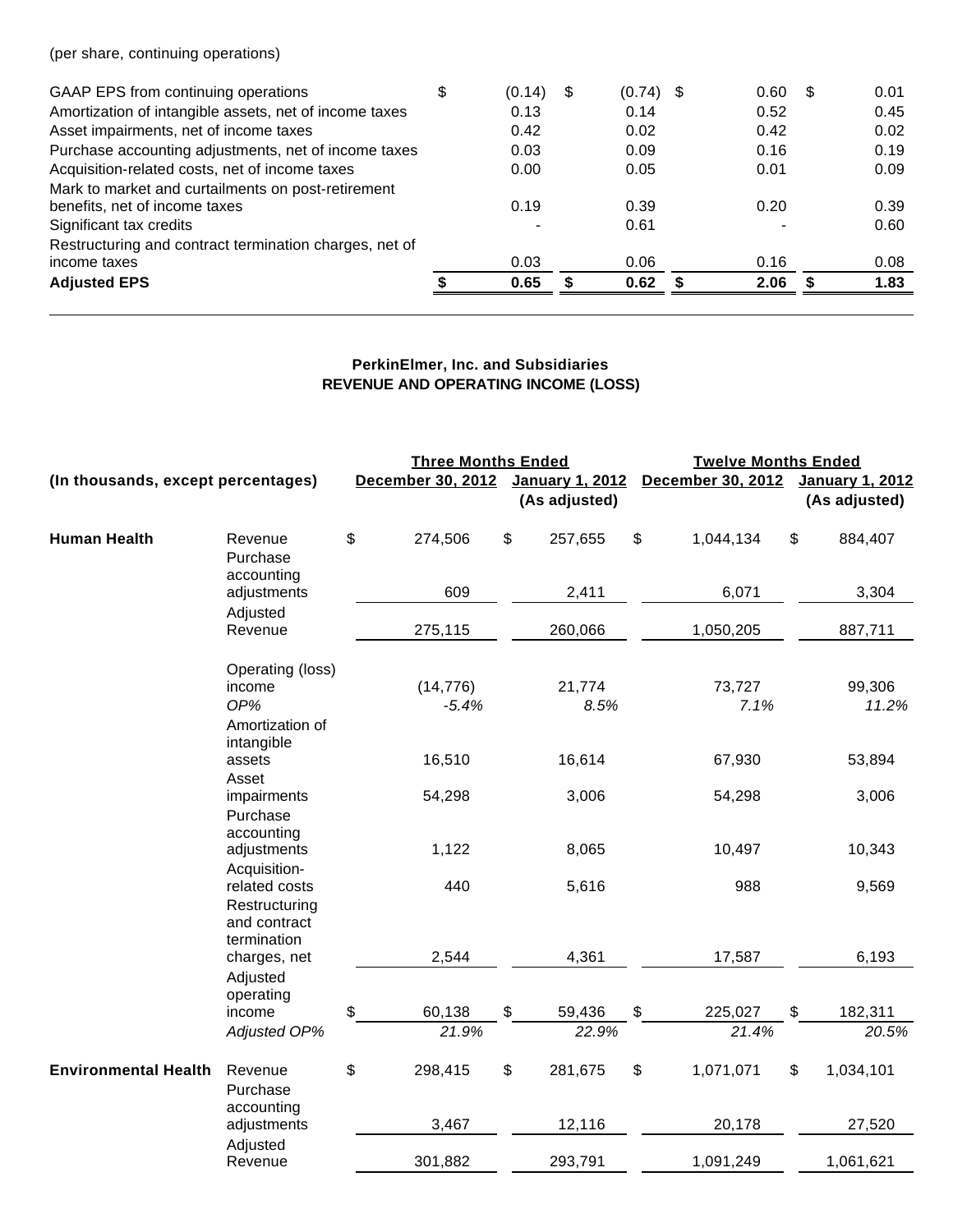|                                      | Operating                          |                 |                 |                 |                  |
|--------------------------------------|------------------------------------|-----------------|-----------------|-----------------|------------------|
|                                      | income                             | 24,906          | 32,672          | 97,313          | 99,341           |
|                                      | OP%                                | 8.3%            | 11.6%           | 9.1%            | 9.6%             |
|                                      | Amortization of                    |                 |                 |                 |                  |
|                                      | intangible<br>assets               | 5,984           | 7,416           | 23,288          | 26,096           |
|                                      | Asset                              |                 |                 |                 |                  |
|                                      | impairments                        | 19,855          |                 | 19,855          |                  |
|                                      | Purchase                           |                 |                 |                 |                  |
|                                      | accounting                         |                 |                 |                 |                  |
|                                      | adjustments                        | 3,467           | 9,512           | 20,054          | 25,048           |
|                                      | Acquisition-                       |                 |                 |                 |                  |
|                                      | related costs                      | 111             | 24              | 200             | 1,132            |
|                                      | Restructuring                      |                 |                 |                 |                  |
|                                      | and contract<br>termination        |                 |                 |                 |                  |
|                                      | charges, net                       | 1,559           | 5,751           | 7,550           | 7,259            |
|                                      | Adjusted                           |                 |                 |                 |                  |
|                                      | operating                          |                 |                 |                 |                  |
|                                      | income                             | \$<br>55,882    | \$<br>55,375    | \$<br>168,260   | \$<br>158,876    |
|                                      | Adjusted OP%                       | 18.5%           | 18.8%           | 15.4%           | 15.0%            |
|                                      |                                    |                 |                 |                 |                  |
| Corporate                            | <b>Operating loss</b>              | \$<br>(40, 974) | \$<br>(80, 303) | \$<br>(72, 497) | \$<br>(107, 519) |
|                                      | Mark to market                     |                 |                 |                 |                  |
|                                      | and curtailments                   |                 |                 |                 |                  |
|                                      | on post-                           |                 |                 |                 |                  |
|                                      | retirement                         |                 |                 |                 |                  |
|                                      | benefits                           | 30,542          | 68,037          | 31,761          | 67,874           |
|                                      | Adjusted<br>operating loss         | \$<br>(10, 432) | \$<br>(12, 266) | \$<br>(40, 736) | \$<br>(39, 645)  |
|                                      |                                    |                 |                 |                 |                  |
|                                      |                                    |                 |                 |                 |                  |
| <b>Continuing Operations Revenue</b> |                                    | \$<br>572,921   | \$<br>539,330   | \$<br>2,115,205 | \$<br>1,918,508  |
|                                      | Purchase                           |                 |                 |                 |                  |
|                                      | accounting                         |                 |                 |                 |                  |
|                                      | adjustments                        | 4,076           | 14,527          | 26,249          | 30,824           |
|                                      | Adjusted                           |                 |                 |                 |                  |
|                                      | Revenue                            | 576,997         | 553,857         | 2,141,454       | 1,949,332        |
|                                      |                                    |                 |                 |                 |                  |
|                                      | Operating (loss)<br>income         | (30, 844)       | (25, 857)       | 98,543          | 91,128           |
|                                      | OP%                                | $-5.4%$         | $-4.8%$         | 4.7%            | 4.7%             |
|                                      | Amortization of                    |                 |                 |                 |                  |
|                                      | intangible                         |                 |                 |                 |                  |
|                                      | assets                             | 22,494          | 24,030          | 91,218          | 79,990           |
|                                      | Asset                              |                 |                 |                 |                  |
|                                      | impairments                        | 74,153          | 3,006           | 74,153          | 3,006            |
|                                      | Purchase                           |                 |                 |                 |                  |
|                                      | accounting                         |                 |                 |                 |                  |
|                                      | adjustments                        | 4,589           | 17,577          | 30,551          | 35,391           |
|                                      | Acquisition-                       |                 |                 |                 |                  |
|                                      | related costs                      | 551             | 5,640           | 1,188           | 10,701           |
|                                      | Mark to market<br>and curtailments |                 |                 |                 |                  |
|                                      | on post-                           |                 |                 |                 |                  |
|                                      | retirement                         |                 |                 |                 |                  |
|                                      | benefits                           | 30,542          | 68,037          | 31,761          | 67,874           |
|                                      | Restructuring                      |                 |                 |                 |                  |
|                                      | and contract                       |                 |                 |                 |                  |
|                                      | termination                        |                 |                 |                 |                  |
|                                      | charges, net                       | 4,103           | 10,112          | 25,137          | 13,452           |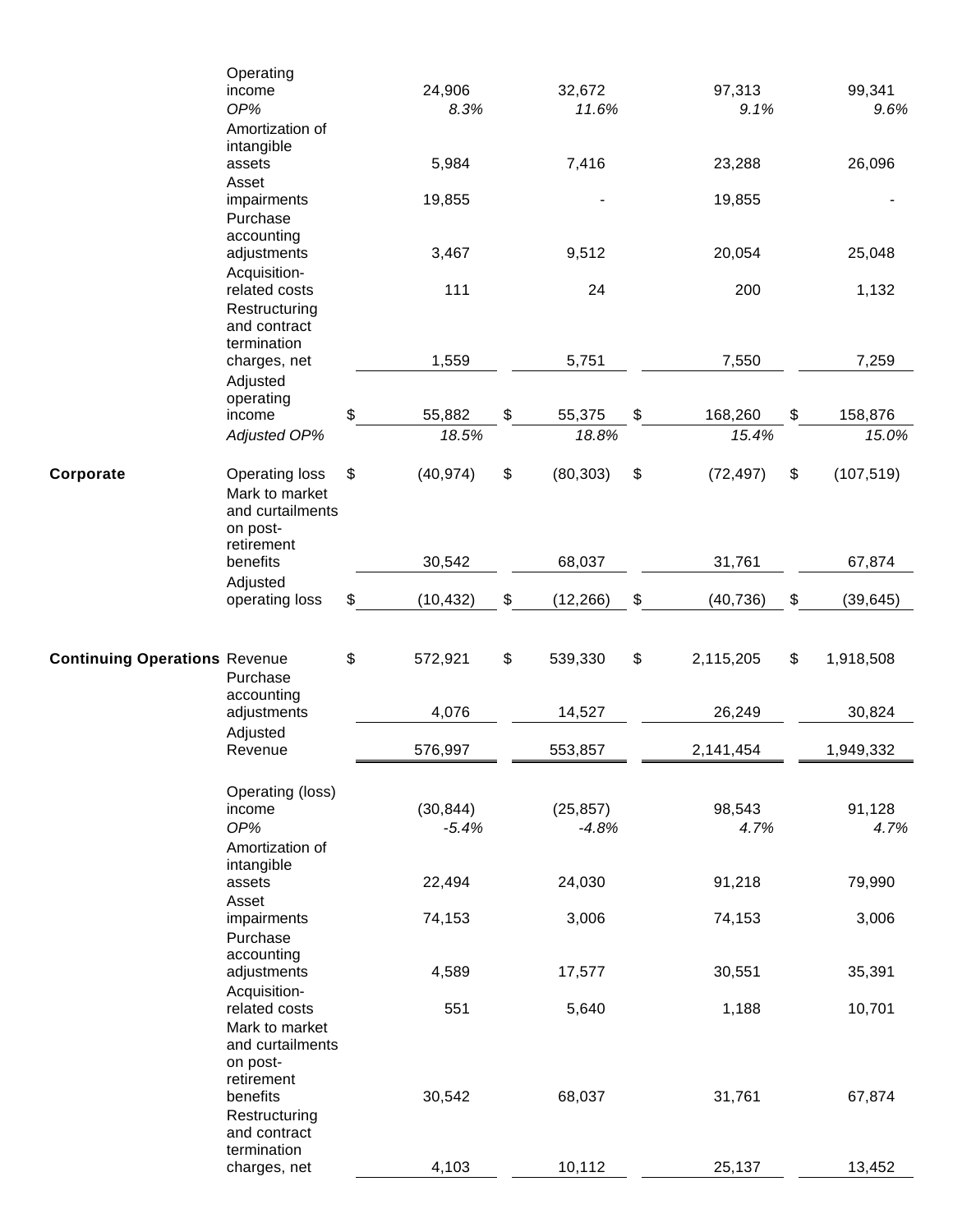| Adjusted<br>operating<br>income | 105.588 | 102.545 | 352.551 | 301,542 |
|---------------------------------|---------|---------|---------|---------|
| <b>Adjusted OP%</b>             | 18.3%   | 18.5%   | 16.5%   | 15.5%   |

# REPORTED REVENUE AND REPORTED OPERATING INCOME (LOSS) PREPARED IN ACCORDANCE WITH GAAP

## **PerkinElmer, Inc. and Subsidiaries CONSOLIDATED STATEMENTS OF CASH FLOWS**

|                                                                       | <b>Three Months Ended</b> |                 | <b>Twelve Months Ended</b>                                          |             |  |  |  |
|-----------------------------------------------------------------------|---------------------------|-----------------|---------------------------------------------------------------------|-------------|--|--|--|
|                                                                       |                           |                 | December 30, 2012 January 1, 2012 December 30, 2012 January 1, 2012 |             |  |  |  |
| (In thousands)                                                        |                           |                 |                                                                     |             |  |  |  |
| <b>Operating activities:</b>                                          |                           |                 |                                                                     |             |  |  |  |
| Net (loss) income                                                     | \$<br>(15, 856)           | (83, 641)<br>\$ | \$<br>69,940                                                        | \$<br>7,655 |  |  |  |
| Add: net (income) loss from discontinued                              |                           |                 |                                                                     |             |  |  |  |
| operations and dispositions, net of income                            |                           |                 |                                                                     |             |  |  |  |
| taxes                                                                 | (336)                     | 417             | (1,499)                                                             | (6, 483)    |  |  |  |
| Net (loss) income from continuing operations                          | (16, 192)                 | (83, 224)       | 68,441                                                              | 1,172       |  |  |  |
| Adjustments to reconcile net (loss) income                            |                           |                 |                                                                     |             |  |  |  |
| from continuing operations                                            |                           |                 |                                                                     |             |  |  |  |
| to net cash provided by continuing                                    |                           |                 |                                                                     |             |  |  |  |
| operations:                                                           |                           |                 |                                                                     |             |  |  |  |
| Stock-based compensation                                              | 5,679                     | 6,055           | 21,031                                                              | 15,482      |  |  |  |
| Restructuring and contract termination                                |                           |                 |                                                                     |             |  |  |  |
| charges, net                                                          | 4,103                     | 10,112          | 25,137                                                              | 13,452      |  |  |  |
| Amortization of deferred debt issuance                                |                           |                 |                                                                     |             |  |  |  |
| costs                                                                 | 862                       | 3,537           | 3,517                                                               | 5,651       |  |  |  |
| Depreciation and amortization                                         | 32,074                    | 32,203          | 126,865                                                             | 110,921     |  |  |  |
| (Gains) losses on dispositions, net                                   |                           | (87)            |                                                                     | 113         |  |  |  |
| Amortization of acquired inventory                                    |                           |                 |                                                                     |             |  |  |  |
| revaluation                                                           | 440                       | 3,660           | 5,214                                                               | 4,092       |  |  |  |
| Pension and other postretirement expenses                             | 35,336                    | 74,974          | 35,336                                                              | 74,974      |  |  |  |
| Asset impairments                                                     | 74,153                    | 3,006           | 74,153                                                              | 3,006       |  |  |  |
| Changes in operating assets and liabilities                           |                           |                 |                                                                     |             |  |  |  |
| which (used) provided cash, excluding                                 |                           |                 |                                                                     |             |  |  |  |
| effects from companies purchased and<br>divested:                     |                           |                 |                                                                     |             |  |  |  |
| Accounts receivable, net                                              | (59, 714)                 | (37, 970)       | (44, 626)                                                           | (20, 597)   |  |  |  |
| Inventories, net                                                      | 16,234                    | 15,644          | (8, 213)                                                            | (2,200)     |  |  |  |
|                                                                       | 10,735                    | 13,736          | (7, 876)                                                            | (1,776)     |  |  |  |
| Accounts payable<br>Accrued expenses and other                        |                           | 40,900          | (145, 404)                                                          |             |  |  |  |
|                                                                       | (63, 912)                 |                 |                                                                     | 29,713      |  |  |  |
| Net cash provided by operating activities<br>of continuing operations | 39,798                    | 82,546          | 153,575                                                             | 234,003     |  |  |  |
| Net cash used in operating activities of                              |                           |                 |                                                                     |             |  |  |  |
| discontinued operations                                               | (274)                     | (21)            | (1, 405)                                                            | (9, 129)    |  |  |  |
| Net cash provided by operating activities                             | 39,524                    | 82,525          | 152,170                                                             | 224,874     |  |  |  |
|                                                                       |                           |                 |                                                                     |             |  |  |  |
| <b>Investing activities:</b>                                          |                           |                 |                                                                     |             |  |  |  |
| Capital expenditures                                                  | (18,058)                  | (5,613)         | (42, 408)                                                           | (30, 592)   |  |  |  |
| Proceeds from dispositions of property, plant                         |                           |                 |                                                                     |             |  |  |  |
| and equipment, net                                                    |                           |                 |                                                                     | 456         |  |  |  |
| Proceeds from surrender of life insurance                             |                           |                 |                                                                     |             |  |  |  |
| policies                                                              |                           | 814             |                                                                     | 814         |  |  |  |
| Changes in restricted cash balances                                   | (183)                     | 127             | 487                                                                 | 1,250       |  |  |  |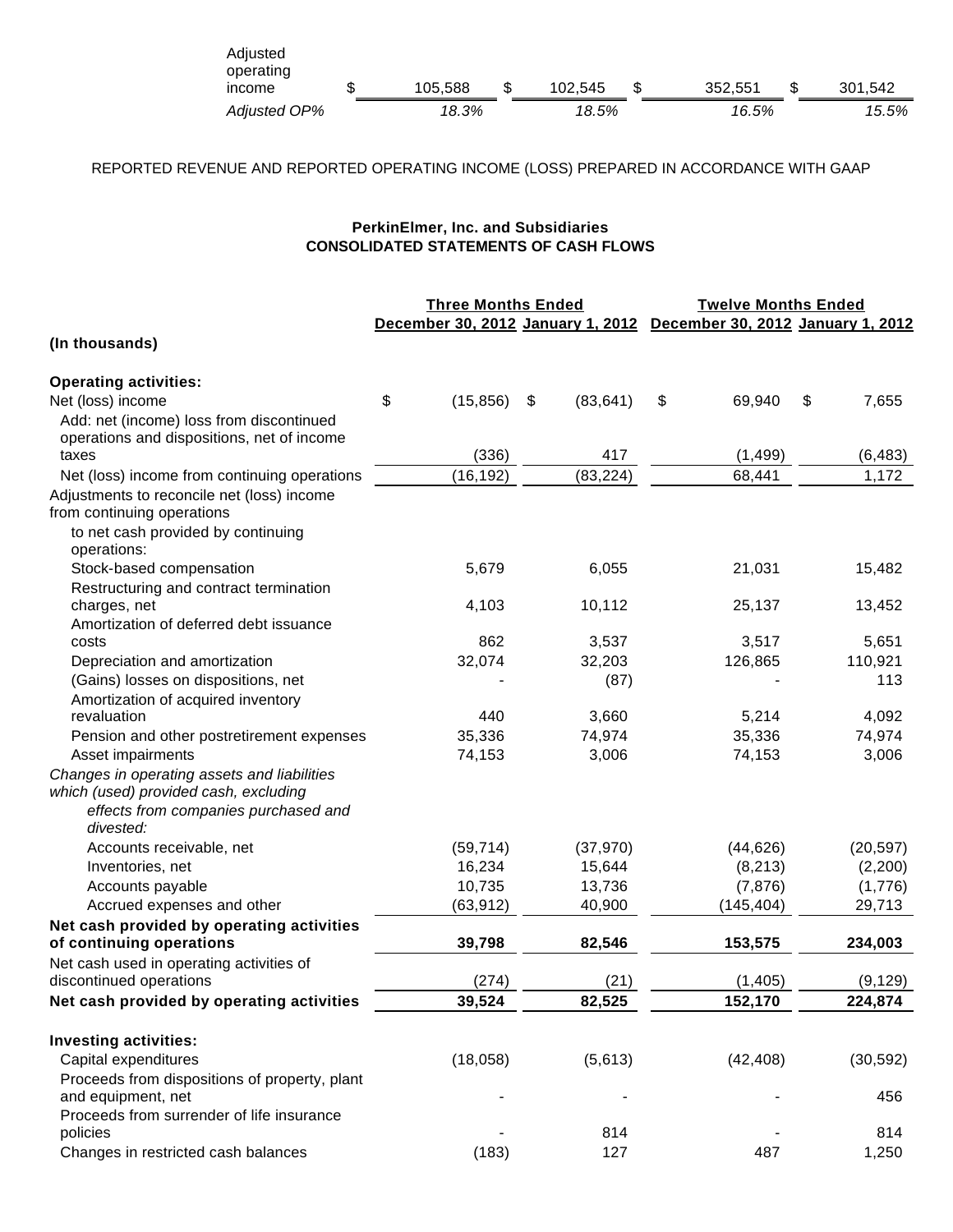| Payments for acquisitions and investments,                                            |               |               |               |               |
|---------------------------------------------------------------------------------------|---------------|---------------|---------------|---------------|
| net of cash and cash equivalents acquired                                             | (34, 108)     | (602, 772)    | (40, 858)     | (914, 041)    |
| Net cash used in investing activities of                                              |               |               |               |               |
| continuing operations                                                                 | (52, 349)     | (607, 444)    | (82, 779)     | (942, 113)    |
| Net cash provided by investing activities of                                          |               |               |               |               |
| discontinued operations                                                               | 494           |               | 2,470         | 32,252        |
| Net cash used in investing activities                                                 | (51, 855)     | (607, 444)    | (80, 309)     | (909, 861)    |
| <b>Financing Activities:</b>                                                          |               |               |               |               |
| Payments on debt                                                                      | (102, 850)    | (267,000)     | (435, 850)    | (763,000)     |
| Proceeds from borrowings                                                              | 104,000       | 207,000       | 395,000       | 787,000       |
| Proceeds from the sale of senior notes                                                |               | 496,860       |               | 496,860       |
| Payments of debt issuance costs                                                       |               | (9,531)       | (416)         | (10, 531)     |
| Settlement of cash flow hedges                                                        | 4,050         |               | 4,050         |               |
| Changes in other credit facilities                                                    | 5,417         |               | 5,274         | (2, 303)      |
| Settlements for acquisition-related contingent<br>consideration and other adjustments |               |               | (12, 459)     | (137)         |
| Excess tax benefit from exercise of equity                                            |               |               |               |               |
| grants                                                                                |               | 18            | 1,767         | 9,321         |
| Proceeds from stock option exercises                                                  | 9,534         | 66            | 32,478        | 23,736        |
| Purchases of common stock                                                             | (12)          | (1)           | (2, 104)      | (110,005)     |
| Dividends paid                                                                        | (8,028)       | (7, 916)      | (31, 903)     | (31, 829)     |
| Net cash provided by (used in) financing                                              |               |               |               |               |
| activities of continuing operations                                                   | 12,111        | 419,496       | (44, 163)     | 399,112       |
| Net cash used in financing activities of<br>discontinued operations                   |               |               |               | (1,908)       |
| Net cash provided by (used in) financing                                              |               |               |               |               |
| activities                                                                            | 12,111        | 419,496       | (44, 163)     | 397,204       |
| Effect of exchange rate changes on cash and                                           |               |               |               |               |
| cash equivalents                                                                      | 836           | (337)         | 1,404         | 10,039        |
| Net increase (decrease) in cash and cash                                              |               |               |               |               |
| equivalents                                                                           | 616           | (105, 760)    | 29,102        | (277, 744)    |
| Cash and cash equivalents at beginning of<br>period                                   | 170,828       | 248,102       | 142,342       | 420,086       |
| Cash and cash equivalents at end of<br>period                                         | \$<br>171,444 | \$<br>142,342 | \$<br>171,444 | \$<br>142,342 |

## PREPARED IN ACCORDANCE WITH GAAP

# **PerkinElmer, Inc. and Subsidiaries CONSOLIDATED BALANCE SHEETS**

|               | (As adjusted)                     |
|---------------|-----------------------------------|
|               |                                   |
| \$<br>171,444 | \$<br>142,342                     |
| 457,011       | 409,888                           |
| 247,688       | 240,763                           |
| 95,611        | 89,857                            |
|               | 202                               |
| 971,754       | 883,052                           |
|               | December 30, 2012 January 1, 2012 |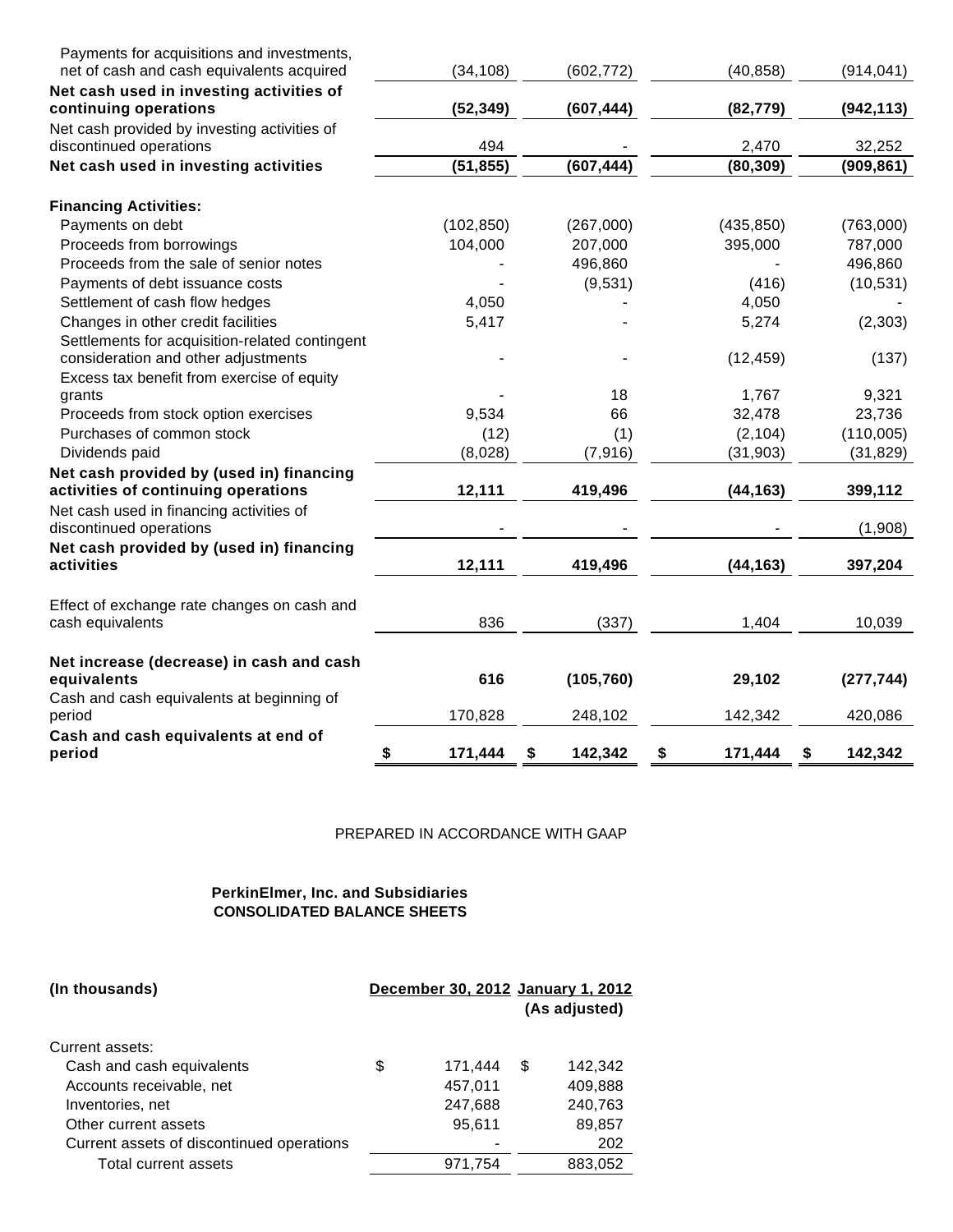| 513,479                                                                                            |       | 451,953   |
|----------------------------------------------------------------------------------------------------|-------|-----------|
| (302,963)                                                                                          |       | (277,386) |
| 210,516                                                                                            |       | 174,567   |
| 1,149                                                                                              |       | 1,105     |
| 529,901                                                                                            |       | 661,607   |
| 2,122,788                                                                                          |       | 2,094,235 |
| 65,654                                                                                             |       | 41,075    |
| \$<br>3,901,762                                                                                    | \$    | 3,855,641 |
|                                                                                                    |       |           |
|                                                                                                    | \$    |           |
| 168,943                                                                                            |       | 173,153   |
| 21,364                                                                                             |       | 13,958    |
| 388,026                                                                                            |       | 410,142   |
| 995                                                                                                |       | 1,429     |
| 581,100                                                                                            |       | 598,682   |
|                                                                                                    |       |           |
| 938,824                                                                                            |       | 944,908   |
| 6,387                                                                                              |       | 8,928     |
| 435,639                                                                                            |       | 460,907   |
| 1,961,950                                                                                          |       | 2,013,425 |
|                                                                                                    |       |           |
| 1,939,812                                                                                          |       | 1,842,216 |
| \$<br>3,901,762                                                                                    | \$    | 3,855,641 |
| \$<br>Current liabilities of discontinued operations<br>Total liabilities and stockholders' equity | 1,772 |           |

# PREPARED IN ACCORDANCE WITH GAAP

# **PerkinElmer, Inc. and Subsidiaries RECONCILIATION OF GAAP TO NON-GAAP FINANCIAL MEASURES**

| (In millions, except per share data and percentages)        | <b>PKI</b>                |                   |                           |    |                 |          |  |  |  |  |
|-------------------------------------------------------------|---------------------------|-------------------|---------------------------|----|-----------------|----------|--|--|--|--|
|                                                             |                           |                   | <b>Three Months Ended</b> |    |                 |          |  |  |  |  |
|                                                             |                           | December 30, 2012 |                           |    | January 1, 2012 |          |  |  |  |  |
|                                                             |                           |                   |                           |    | (As adjusted)   |          |  |  |  |  |
| <b>Adjusted revenue:</b>                                    |                           |                   |                           |    |                 |          |  |  |  |  |
| Revenue                                                     | \$                        | 572.9             |                           | \$ | 539.3           |          |  |  |  |  |
| Purchase accounting adjustments                             |                           | 4.1               |                           |    | 14.5            |          |  |  |  |  |
| Adjusted revenue                                            | $\boldsymbol{\mathsf{S}}$ | 577.0             |                           | \$ | 553.9           |          |  |  |  |  |
| <b>Adjusted gross margin:</b>                               |                           |                   |                           |    |                 |          |  |  |  |  |
| Gross margin                                                | \$                        | 261.7             | 45.7% \$                  |    | 238.9           | 44.3%    |  |  |  |  |
| Amortization of intangible assets                           |                           | 13.1              | 2.3%                      |    | 14.7            | 2.7%     |  |  |  |  |
| Purchase accounting adjustments                             |                           | 4.5               | 0.8%                      |    | 18.2            | 3.4%     |  |  |  |  |
| Mark to market and curtailments on post-retirement benefits |                           | 2.5               | 0.4%                      |    | 4.4             | 0.8%     |  |  |  |  |
| Adjusted gross margin                                       | \$.                       | 281.8             | 48.8% \$                  |    | 276.2           | 49.9%    |  |  |  |  |
| <b>Adjusted SG&amp;A:</b>                                   |                           |                   |                           |    |                 |          |  |  |  |  |
| SG&A                                                        | \$                        | 180.7             | 31.5% \$                  |    | 220.2           | 40.8%    |  |  |  |  |
| Amortization of intangible assets                           |                           | (9.3)             | $-1.6%$                   |    | (9.3)           | $-1.7%$  |  |  |  |  |
| Purchase accounting adjustments                             |                           | (0.1)             | 0.0%                      |    | 0.6             | 0.1%     |  |  |  |  |
| Acquisition-related costs                                   |                           | (0.6)             | $-0.1%$                   |    | (5.6)           | $-1.0%$  |  |  |  |  |
| Mark to market and curtailments on post-retirement benefits |                           | (27.9)            | $-4.9%$                   |    | (62.9)          | $-11.7%$ |  |  |  |  |
| Adjusted SG&A                                               | $\boldsymbol{\mathsf{S}}$ | 142.9             | 24.8% \$                  |    | 143.0           | 25.8%    |  |  |  |  |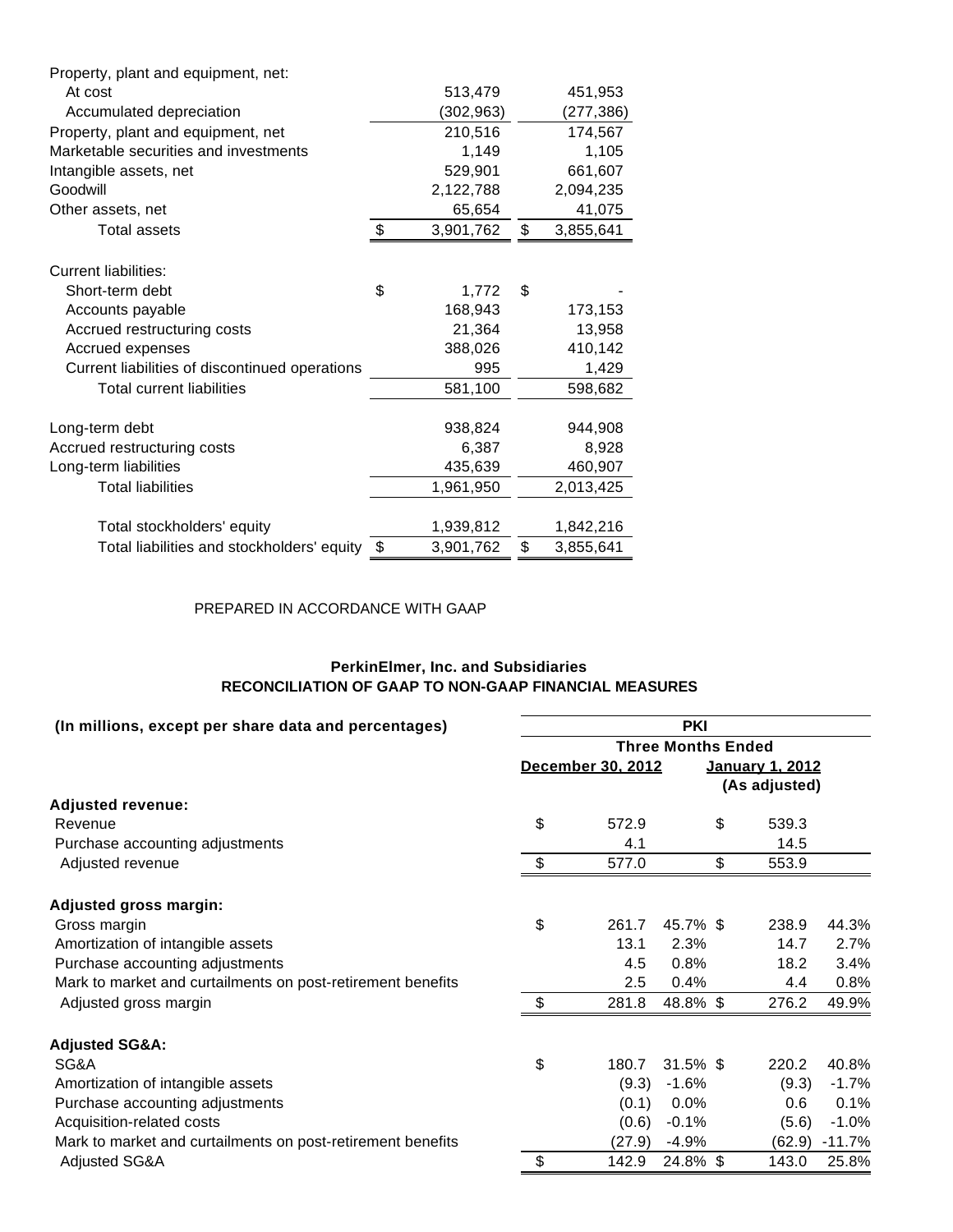| <b>Adjusted R&amp;D:</b>                                    |               |        |             |        |          |
|-------------------------------------------------------------|---------------|--------|-------------|--------|----------|
| R&D                                                         | \$            | 33.5   | $5.9\%$ \$  | 31.5   | 5.8%     |
| Amortization of intangible assets                           |               | (0.1)  | $0.0\%$     | (0.1)  | $0.0\%$  |
| Mark to market and curtailments on post-retirement benefits |               | (0.2)  | $0.0\%$     | (0.8)  | $-0.1\%$ |
| Adjusted R&D                                                | \$            | 33.3   | $5.8\%$ \$  | 30.7   | 5.5%     |
| <b>Adjusted operating income:</b>                           |               |        |             |        |          |
| Operating loss                                              | \$            | (30.8) | $-5.4\%$ \$ | (25.9) | $-4.8\%$ |
| Amortization of intangible assets                           |               | 22.5   | 3.9%        | 24.0   | 4.5%     |
| Asset impairments                                           |               | 74.2   | 12.9%       | 3.0    | 0.6%     |
| Purchase accounting adjustments                             |               | 4.6    | 0.8%        | 17.6   | 3.3%     |
| Acquisition-related costs                                   |               | 0.6    | 0.1%        | 5.6    | 1.0%     |
| Mark to market and curtailments on post-retirement benefits |               | 30.5   | 5.3%        | 68.0   | 12.6%    |
| Restructuring and contract termination charges, net         |               | 4.1    | 0.7%        | 10.1   | 1.9%     |
| Adjusted operating income                                   | $\frac{1}{2}$ | 105.6  | 18.3% \$    | 102.5  | 18.5%    |

|                                                                     | <b>PKI</b> |                           |    |                        |  |  |
|---------------------------------------------------------------------|------------|---------------------------|----|------------------------|--|--|
|                                                                     |            | <b>Three Months Ended</b> |    |                        |  |  |
|                                                                     |            | December 30, 2012         |    | <b>January 1, 2012</b> |  |  |
|                                                                     |            |                           |    | (As adjusted)          |  |  |
| <b>Adjusted EPS:</b>                                                |            |                           |    |                        |  |  |
| <b>EPS</b>                                                          | \$         | (0.14)                    | \$ | (0.74)                 |  |  |
| Discontinued operations, net of income taxes                        |            | 0.00                      |    | (0.00)                 |  |  |
| EPS from continuing operations                                      |            | (0.14)                    |    | (0.74)                 |  |  |
| Amortization of intangible assets, net of income taxes              |            | 0.13                      |    | 0.14                   |  |  |
| Asset impairments, net of income taxes                              |            | 0.42                      |    | 0.02                   |  |  |
| Purchase accounting adjustments, net of income taxes                |            | 0.03                      |    | 0.09                   |  |  |
| Acquisition-related costs, net of income taxes                      |            | 0.00                      |    | 0.05                   |  |  |
| Mark to market and curtailments on post-retirement benefits         |            | 0.19                      |    | 0.39                   |  |  |
| Significant tax credits                                             |            |                           |    | 0.61                   |  |  |
| Restructuring and contract termination charges, net of income taxes |            | 0.03                      |    | 0.06                   |  |  |
| <b>Adjusted EPS</b>                                                 |            | 0.65                      |    | 0.62                   |  |  |

|                                                     |               | <b>Human Health</b><br><b>Three Months Ended</b> |             |    |                                         |         |  |  |
|-----------------------------------------------------|---------------|--------------------------------------------------|-------------|----|-----------------------------------------|---------|--|--|
|                                                     |               |                                                  |             |    |                                         |         |  |  |
|                                                     |               | December 30, 2012                                |             |    | <b>January 1, 2012</b><br>(As adjusted) |         |  |  |
| <b>Adjusted revenue:</b>                            |               |                                                  |             |    |                                         |         |  |  |
| Revenue                                             | \$            | 274.5                                            |             | \$ | 257.7                                   |         |  |  |
| Purchase accounting adjustments                     |               | 0.6                                              |             |    | 2.4                                     |         |  |  |
| Adjusted revenue                                    | -\$           | 275.1                                            |             | \$ | 260.1                                   |         |  |  |
| <b>Adjusted operating income:</b>                   |               |                                                  |             |    |                                         |         |  |  |
| Operating loss                                      | \$            | (14.8)                                           | $-5.4\%$ \$ |    | 21.8                                    | 8.5%    |  |  |
| Amortization of intangible assets                   |               | 16.5                                             | 6.0%        |    | 16.6                                    | 6.4%    |  |  |
| Asset impairments                                   |               | 54.3                                             | 19.8%       |    | 3.0                                     | 1.2%    |  |  |
| Purchase accounting adjustments                     |               | 1.1                                              | 0.4%        |    | 8.1                                     | 3.1%    |  |  |
| Acquisition-related costs                           |               | 0.4                                              | 0.2%        |    | 5.6                                     | 2.2%    |  |  |
| Restructuring and contract termination charges, net |               | 2.5                                              | 0.9%        |    | 4.4                                     | $1.7\%$ |  |  |
| Adjusted operating income                           | $\mathcal{L}$ | 60.1                                             | $21.9\%$ \$ |    | 59.4                                    | 22.9%   |  |  |

| <b>Environmental Health</b>                 |                           |  |  |  |
|---------------------------------------------|---------------------------|--|--|--|
|                                             | <b>Three Months Ended</b> |  |  |  |
| December 30, 2012<br><u>January 1, 2012</u> |                           |  |  |  |
|                                             | (As adjusted)             |  |  |  |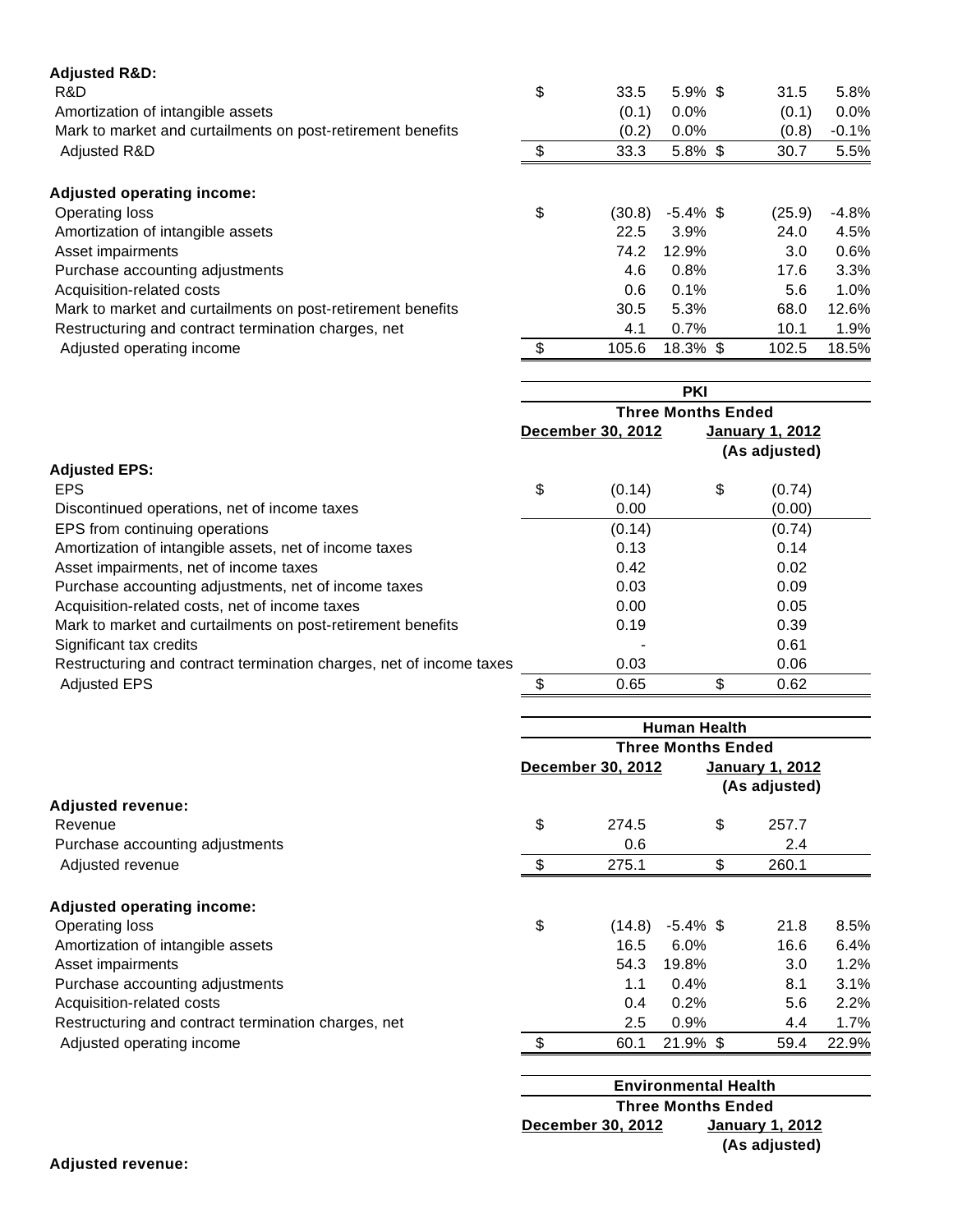| Revenue<br>Purchase accounting adjustments          | \$ | 298.4<br>3.5 | \$         | 281.7<br>12.1 |         |
|-----------------------------------------------------|----|--------------|------------|---------------|---------|
| Adjusted revenue                                    | ደ  | 301.9        | \$         | 293.8         |         |
| <b>Adjusted operating income:</b>                   |    |              |            |               |         |
| Operating income                                    | \$ | 24.9         | $8.3\%$ \$ | 32.7          | 11.6%   |
| Amortization of intangible assets                   |    | 6.0          | 2.0%       | 7.4           | 2.6%    |
| Asset impairments                                   |    | 19.9         | 6.7%       |               | $0.0\%$ |
| Purchase accounting adjustments                     |    | 3.5          | 1.2%       | 9.5           | 3.4%    |
| Acquisition-related costs                           |    | 0.1          | 0.0%       | 0.0           | $0.0\%$ |
| Restructuring and contract termination charges, net |    | 1.6          | 0.5%       | 5.8           | 2.0%    |
| Adjusted operating income                           | \$ | 55.9         | 18.5% \$   | 55.4          | 18.8%   |

# **PerkinElmer, Inc. and Subsidiaries RECONCILIATION OF GAAP TO NON-GAAP FINANCIAL MEASURES**

| <b>Twelve Months Ended</b><br>December 30,<br>January 1, 2012<br>2012<br>(As adjusted)<br><b>Adjusted revenue:</b><br>\$<br>Revenue<br>\$<br>2,115.2<br>1,918.5<br>Purchase accounting adjustments<br>26.2<br>30.8<br>\$<br>\$<br>2,141.5<br>1,949.3<br>Adjusted revenue<br>\$<br>Gross margin<br>963.2 45.5% \$<br>847.8 44.2%<br>Amortization of intangible assets<br>51.8<br>2.4%<br>53.4<br>2.8%<br>1.5%<br>1.8%<br>Purchase accounting adjustments<br>31.5<br>34.9<br>Mark to market and curtailments on post-retirement benefits<br>0.2%<br>0.2%<br>3.7<br>4.2<br>\$<br>1,050.2<br>49.0% \$<br>48.2%<br>Adjusted gross margin<br>940.4<br><b>Adjusted SG&amp;A:</b><br>SG&A<br>\$<br>29.9% \$<br>624.4 32.5%<br>632.7<br>Amortization of intangible assets<br>(38.9)<br>$-1.8%$<br>$(25.9) -1.3%$<br>Purchase accounting adjustments<br>0.9<br>0.0%<br>(0.5)<br>0.0%<br>Acquisition-related costs<br>(1.2)<br>$-0.1%$<br>$(10.7) -0.6%$<br>$(27.9) -1.3%$<br>Mark to market and curtailments on post-retirement benefits<br>$(62.9) -3.3%$<br>\$<br>26.4% \$<br>Adjusted SG&A<br>565.6<br>524.5<br>26.9%<br><b>Adjusted R&amp;D:</b><br>R&D<br>\$<br>$6.3\%$ \$<br>132.6<br>115.8<br>6.0%<br>Amortization of intangible assets<br>(0.5)<br>0.0%<br>(0.7)<br>0.0%<br>Mark to market and curtailments on post-retirement benefits<br>0.0%<br>(0.2)<br>(0.8)<br>0.0%<br>\$<br>132.0<br>$6.2\%$ \$<br>114.3<br>5.9%<br>Adjusted R&D<br>\$<br>Operating income<br>98.5<br>4.7% \$<br>91.1<br>4.7%<br>91.2<br>4.2%<br>Amortization of intangible assets<br>4.3%<br>80.0<br>3.5%<br>Asset impairments<br>74.2<br>3.0<br>0.2%<br>30.6<br>1.4%<br>35.4<br>1.8%<br>Purchase accounting adjustments<br>1.2<br>0.1%<br>10.7<br>Acquisition-related costs<br>0.6%<br>Mark to market and curtailments on post-retirement benefits<br>31.8<br>1.5%<br>67.9<br>3.5%<br>1.2%<br>Restructuring and contract termination charges, net<br>25.1<br>13.5<br>0.7%<br>\$<br>Adjusted operating income<br>352.6<br>16.5% \$<br>301.5<br>15.5% |                                                      |  | <b>PKI</b> |  |  |  |  |  |
|----------------------------------------------------------------------------------------------------------------------------------------------------------------------------------------------------------------------------------------------------------------------------------------------------------------------------------------------------------------------------------------------------------------------------------------------------------------------------------------------------------------------------------------------------------------------------------------------------------------------------------------------------------------------------------------------------------------------------------------------------------------------------------------------------------------------------------------------------------------------------------------------------------------------------------------------------------------------------------------------------------------------------------------------------------------------------------------------------------------------------------------------------------------------------------------------------------------------------------------------------------------------------------------------------------------------------------------------------------------------------------------------------------------------------------------------------------------------------------------------------------------------------------------------------------------------------------------------------------------------------------------------------------------------------------------------------------------------------------------------------------------------------------------------------------------------------------------------------------------------------------------------------------------------------------------------------------------------------------------------------------------------------|------------------------------------------------------|--|------------|--|--|--|--|--|
|                                                                                                                                                                                                                                                                                                                                                                                                                                                                                                                                                                                                                                                                                                                                                                                                                                                                                                                                                                                                                                                                                                                                                                                                                                                                                                                                                                                                                                                                                                                                                                                                                                                                                                                                                                                                                                                                                                                                                                                                                            | (In millions, except per share data and percentages) |  |            |  |  |  |  |  |
|                                                                                                                                                                                                                                                                                                                                                                                                                                                                                                                                                                                                                                                                                                                                                                                                                                                                                                                                                                                                                                                                                                                                                                                                                                                                                                                                                                                                                                                                                                                                                                                                                                                                                                                                                                                                                                                                                                                                                                                                                            |                                                      |  |            |  |  |  |  |  |
|                                                                                                                                                                                                                                                                                                                                                                                                                                                                                                                                                                                                                                                                                                                                                                                                                                                                                                                                                                                                                                                                                                                                                                                                                                                                                                                                                                                                                                                                                                                                                                                                                                                                                                                                                                                                                                                                                                                                                                                                                            |                                                      |  |            |  |  |  |  |  |
|                                                                                                                                                                                                                                                                                                                                                                                                                                                                                                                                                                                                                                                                                                                                                                                                                                                                                                                                                                                                                                                                                                                                                                                                                                                                                                                                                                                                                                                                                                                                                                                                                                                                                                                                                                                                                                                                                                                                                                                                                            |                                                      |  |            |  |  |  |  |  |
|                                                                                                                                                                                                                                                                                                                                                                                                                                                                                                                                                                                                                                                                                                                                                                                                                                                                                                                                                                                                                                                                                                                                                                                                                                                                                                                                                                                                                                                                                                                                                                                                                                                                                                                                                                                                                                                                                                                                                                                                                            |                                                      |  |            |  |  |  |  |  |
|                                                                                                                                                                                                                                                                                                                                                                                                                                                                                                                                                                                                                                                                                                                                                                                                                                                                                                                                                                                                                                                                                                                                                                                                                                                                                                                                                                                                                                                                                                                                                                                                                                                                                                                                                                                                                                                                                                                                                                                                                            |                                                      |  |            |  |  |  |  |  |
|                                                                                                                                                                                                                                                                                                                                                                                                                                                                                                                                                                                                                                                                                                                                                                                                                                                                                                                                                                                                                                                                                                                                                                                                                                                                                                                                                                                                                                                                                                                                                                                                                                                                                                                                                                                                                                                                                                                                                                                                                            |                                                      |  |            |  |  |  |  |  |
|                                                                                                                                                                                                                                                                                                                                                                                                                                                                                                                                                                                                                                                                                                                                                                                                                                                                                                                                                                                                                                                                                                                                                                                                                                                                                                                                                                                                                                                                                                                                                                                                                                                                                                                                                                                                                                                                                                                                                                                                                            |                                                      |  |            |  |  |  |  |  |
|                                                                                                                                                                                                                                                                                                                                                                                                                                                                                                                                                                                                                                                                                                                                                                                                                                                                                                                                                                                                                                                                                                                                                                                                                                                                                                                                                                                                                                                                                                                                                                                                                                                                                                                                                                                                                                                                                                                                                                                                                            |                                                      |  |            |  |  |  |  |  |
|                                                                                                                                                                                                                                                                                                                                                                                                                                                                                                                                                                                                                                                                                                                                                                                                                                                                                                                                                                                                                                                                                                                                                                                                                                                                                                                                                                                                                                                                                                                                                                                                                                                                                                                                                                                                                                                                                                                                                                                                                            | <b>Adjusted gross margin:</b>                        |  |            |  |  |  |  |  |
|                                                                                                                                                                                                                                                                                                                                                                                                                                                                                                                                                                                                                                                                                                                                                                                                                                                                                                                                                                                                                                                                                                                                                                                                                                                                                                                                                                                                                                                                                                                                                                                                                                                                                                                                                                                                                                                                                                                                                                                                                            |                                                      |  |            |  |  |  |  |  |
|                                                                                                                                                                                                                                                                                                                                                                                                                                                                                                                                                                                                                                                                                                                                                                                                                                                                                                                                                                                                                                                                                                                                                                                                                                                                                                                                                                                                                                                                                                                                                                                                                                                                                                                                                                                                                                                                                                                                                                                                                            |                                                      |  |            |  |  |  |  |  |
|                                                                                                                                                                                                                                                                                                                                                                                                                                                                                                                                                                                                                                                                                                                                                                                                                                                                                                                                                                                                                                                                                                                                                                                                                                                                                                                                                                                                                                                                                                                                                                                                                                                                                                                                                                                                                                                                                                                                                                                                                            |                                                      |  |            |  |  |  |  |  |
|                                                                                                                                                                                                                                                                                                                                                                                                                                                                                                                                                                                                                                                                                                                                                                                                                                                                                                                                                                                                                                                                                                                                                                                                                                                                                                                                                                                                                                                                                                                                                                                                                                                                                                                                                                                                                                                                                                                                                                                                                            |                                                      |  |            |  |  |  |  |  |
|                                                                                                                                                                                                                                                                                                                                                                                                                                                                                                                                                                                                                                                                                                                                                                                                                                                                                                                                                                                                                                                                                                                                                                                                                                                                                                                                                                                                                                                                                                                                                                                                                                                                                                                                                                                                                                                                                                                                                                                                                            |                                                      |  |            |  |  |  |  |  |
|                                                                                                                                                                                                                                                                                                                                                                                                                                                                                                                                                                                                                                                                                                                                                                                                                                                                                                                                                                                                                                                                                                                                                                                                                                                                                                                                                                                                                                                                                                                                                                                                                                                                                                                                                                                                                                                                                                                                                                                                                            |                                                      |  |            |  |  |  |  |  |
|                                                                                                                                                                                                                                                                                                                                                                                                                                                                                                                                                                                                                                                                                                                                                                                                                                                                                                                                                                                                                                                                                                                                                                                                                                                                                                                                                                                                                                                                                                                                                                                                                                                                                                                                                                                                                                                                                                                                                                                                                            |                                                      |  |            |  |  |  |  |  |
|                                                                                                                                                                                                                                                                                                                                                                                                                                                                                                                                                                                                                                                                                                                                                                                                                                                                                                                                                                                                                                                                                                                                                                                                                                                                                                                                                                                                                                                                                                                                                                                                                                                                                                                                                                                                                                                                                                                                                                                                                            |                                                      |  |            |  |  |  |  |  |
|                                                                                                                                                                                                                                                                                                                                                                                                                                                                                                                                                                                                                                                                                                                                                                                                                                                                                                                                                                                                                                                                                                                                                                                                                                                                                                                                                                                                                                                                                                                                                                                                                                                                                                                                                                                                                                                                                                                                                                                                                            |                                                      |  |            |  |  |  |  |  |
|                                                                                                                                                                                                                                                                                                                                                                                                                                                                                                                                                                                                                                                                                                                                                                                                                                                                                                                                                                                                                                                                                                                                                                                                                                                                                                                                                                                                                                                                                                                                                                                                                                                                                                                                                                                                                                                                                                                                                                                                                            |                                                      |  |            |  |  |  |  |  |
|                                                                                                                                                                                                                                                                                                                                                                                                                                                                                                                                                                                                                                                                                                                                                                                                                                                                                                                                                                                                                                                                                                                                                                                                                                                                                                                                                                                                                                                                                                                                                                                                                                                                                                                                                                                                                                                                                                                                                                                                                            |                                                      |  |            |  |  |  |  |  |
|                                                                                                                                                                                                                                                                                                                                                                                                                                                                                                                                                                                                                                                                                                                                                                                                                                                                                                                                                                                                                                                                                                                                                                                                                                                                                                                                                                                                                                                                                                                                                                                                                                                                                                                                                                                                                                                                                                                                                                                                                            |                                                      |  |            |  |  |  |  |  |
|                                                                                                                                                                                                                                                                                                                                                                                                                                                                                                                                                                                                                                                                                                                                                                                                                                                                                                                                                                                                                                                                                                                                                                                                                                                                                                                                                                                                                                                                                                                                                                                                                                                                                                                                                                                                                                                                                                                                                                                                                            |                                                      |  |            |  |  |  |  |  |
|                                                                                                                                                                                                                                                                                                                                                                                                                                                                                                                                                                                                                                                                                                                                                                                                                                                                                                                                                                                                                                                                                                                                                                                                                                                                                                                                                                                                                                                                                                                                                                                                                                                                                                                                                                                                                                                                                                                                                                                                                            |                                                      |  |            |  |  |  |  |  |
|                                                                                                                                                                                                                                                                                                                                                                                                                                                                                                                                                                                                                                                                                                                                                                                                                                                                                                                                                                                                                                                                                                                                                                                                                                                                                                                                                                                                                                                                                                                                                                                                                                                                                                                                                                                                                                                                                                                                                                                                                            |                                                      |  |            |  |  |  |  |  |
|                                                                                                                                                                                                                                                                                                                                                                                                                                                                                                                                                                                                                                                                                                                                                                                                                                                                                                                                                                                                                                                                                                                                                                                                                                                                                                                                                                                                                                                                                                                                                                                                                                                                                                                                                                                                                                                                                                                                                                                                                            |                                                      |  |            |  |  |  |  |  |
|                                                                                                                                                                                                                                                                                                                                                                                                                                                                                                                                                                                                                                                                                                                                                                                                                                                                                                                                                                                                                                                                                                                                                                                                                                                                                                                                                                                                                                                                                                                                                                                                                                                                                                                                                                                                                                                                                                                                                                                                                            |                                                      |  |            |  |  |  |  |  |
|                                                                                                                                                                                                                                                                                                                                                                                                                                                                                                                                                                                                                                                                                                                                                                                                                                                                                                                                                                                                                                                                                                                                                                                                                                                                                                                                                                                                                                                                                                                                                                                                                                                                                                                                                                                                                                                                                                                                                                                                                            |                                                      |  |            |  |  |  |  |  |
|                                                                                                                                                                                                                                                                                                                                                                                                                                                                                                                                                                                                                                                                                                                                                                                                                                                                                                                                                                                                                                                                                                                                                                                                                                                                                                                                                                                                                                                                                                                                                                                                                                                                                                                                                                                                                                                                                                                                                                                                                            | <b>Adjusted operating income:</b>                    |  |            |  |  |  |  |  |
|                                                                                                                                                                                                                                                                                                                                                                                                                                                                                                                                                                                                                                                                                                                                                                                                                                                                                                                                                                                                                                                                                                                                                                                                                                                                                                                                                                                                                                                                                                                                                                                                                                                                                                                                                                                                                                                                                                                                                                                                                            |                                                      |  |            |  |  |  |  |  |
|                                                                                                                                                                                                                                                                                                                                                                                                                                                                                                                                                                                                                                                                                                                                                                                                                                                                                                                                                                                                                                                                                                                                                                                                                                                                                                                                                                                                                                                                                                                                                                                                                                                                                                                                                                                                                                                                                                                                                                                                                            |                                                      |  |            |  |  |  |  |  |
|                                                                                                                                                                                                                                                                                                                                                                                                                                                                                                                                                                                                                                                                                                                                                                                                                                                                                                                                                                                                                                                                                                                                                                                                                                                                                                                                                                                                                                                                                                                                                                                                                                                                                                                                                                                                                                                                                                                                                                                                                            |                                                      |  |            |  |  |  |  |  |
|                                                                                                                                                                                                                                                                                                                                                                                                                                                                                                                                                                                                                                                                                                                                                                                                                                                                                                                                                                                                                                                                                                                                                                                                                                                                                                                                                                                                                                                                                                                                                                                                                                                                                                                                                                                                                                                                                                                                                                                                                            |                                                      |  |            |  |  |  |  |  |
|                                                                                                                                                                                                                                                                                                                                                                                                                                                                                                                                                                                                                                                                                                                                                                                                                                                                                                                                                                                                                                                                                                                                                                                                                                                                                                                                                                                                                                                                                                                                                                                                                                                                                                                                                                                                                                                                                                                                                                                                                            |                                                      |  |            |  |  |  |  |  |
|                                                                                                                                                                                                                                                                                                                                                                                                                                                                                                                                                                                                                                                                                                                                                                                                                                                                                                                                                                                                                                                                                                                                                                                                                                                                                                                                                                                                                                                                                                                                                                                                                                                                                                                                                                                                                                                                                                                                                                                                                            |                                                      |  |            |  |  |  |  |  |
|                                                                                                                                                                                                                                                                                                                                                                                                                                                                                                                                                                                                                                                                                                                                                                                                                                                                                                                                                                                                                                                                                                                                                                                                                                                                                                                                                                                                                                                                                                                                                                                                                                                                                                                                                                                                                                                                                                                                                                                                                            |                                                      |  |            |  |  |  |  |  |
|                                                                                                                                                                                                                                                                                                                                                                                                                                                                                                                                                                                                                                                                                                                                                                                                                                                                                                                                                                                                                                                                                                                                                                                                                                                                                                                                                                                                                                                                                                                                                                                                                                                                                                                                                                                                                                                                                                                                                                                                                            |                                                      |  |            |  |  |  |  |  |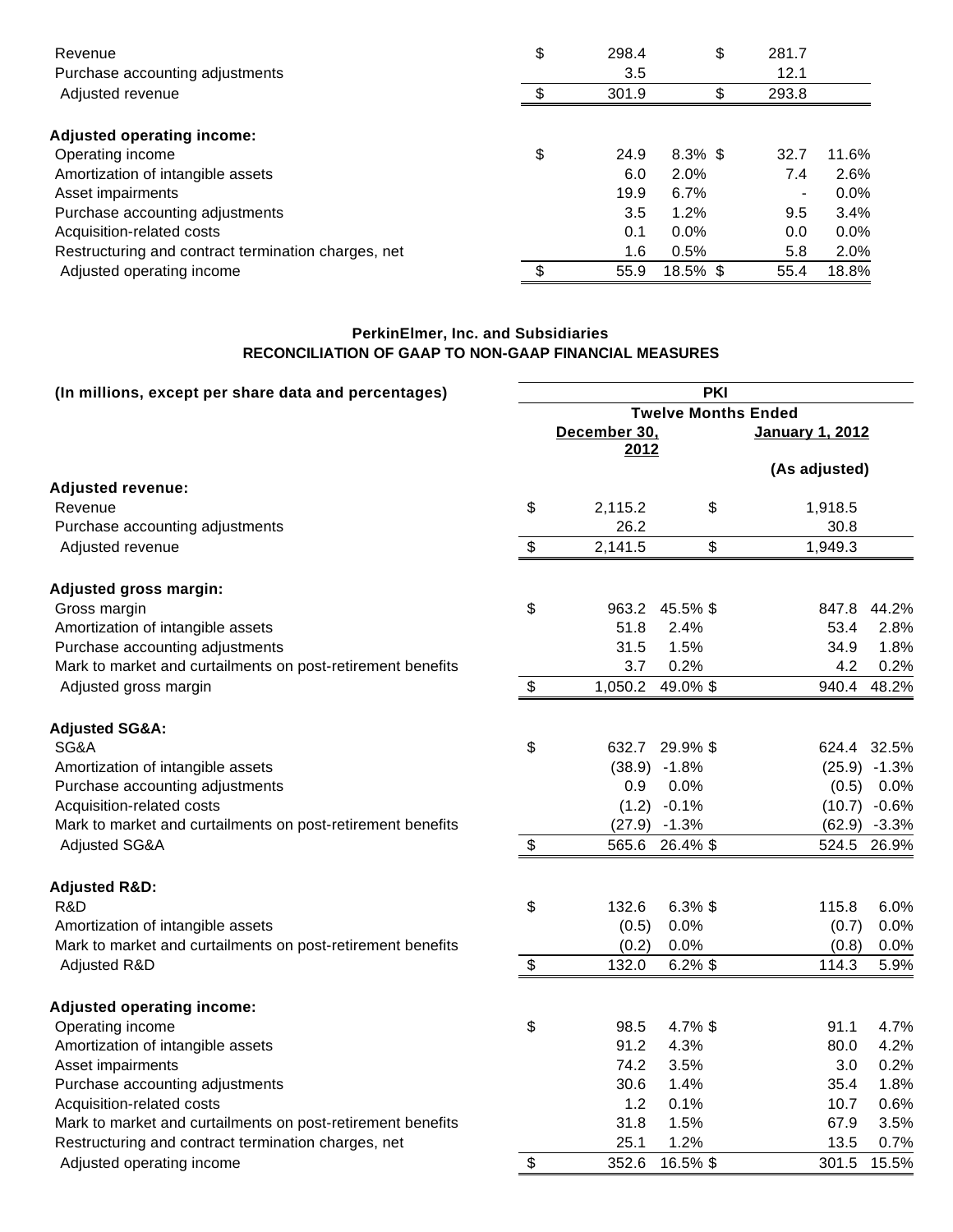|                                                                     | <b>PKI</b><br><b>Twelve Months Ended</b> |                   |    |                                         |
|---------------------------------------------------------------------|------------------------------------------|-------------------|----|-----------------------------------------|
|                                                                     |                                          |                   |    |                                         |
|                                                                     |                                          | December 30, 2012 |    | <b>January 1, 2012</b><br>(As adjusted) |
| <b>Adjusted EPS:</b>                                                |                                          |                   |    |                                         |
| <b>EPS</b>                                                          | \$                                       | 0.61              | \$ | 0.07                                    |
| Discontinued operations, net of income taxes                        |                                          | 0.01              |    | 0.06                                    |
| EPS from continuing operations                                      |                                          | 0.60              |    | 0.01                                    |
| Amortization of intangible assets, net of income taxes              |                                          | 0.52              |    | 0.45                                    |
| Asset impairments, net of income taxes                              |                                          | 0.42              |    | 0.02                                    |
| Purchase accounting adjustments, net of income taxes                |                                          | 0.16              |    | 0.19                                    |
| Acquisition-related costs, net of income taxes                      |                                          | 0.01              |    | 0.09                                    |
| Mark to market and curtailments on post-retirement benefits, net of |                                          |                   |    |                                         |
| income taxes                                                        |                                          | 0.20              |    | 0.39                                    |
| Significant tax credits                                             |                                          |                   |    | 0.60                                    |
| Restructuring and contract termination charges, net of income       |                                          |                   |    |                                         |
| taxes                                                               |                                          | 0.16              |    | 0.08                                    |
| <b>Adjusted EPS</b>                                                 |                                          | 2.06              | \$ | 1.83                                    |

|                                                               | <b>PKI</b> |                            |
|---------------------------------------------------------------|------------|----------------------------|
|                                                               |            | <b>Twelve Months Ended</b> |
|                                                               |            | <b>December 29, 2013</b>   |
| <b>Adjusted EPS:</b>                                          |            | Projected                  |
| EPS from continuing operations                                | \$         | $1.57 - $1.65$             |
| Amortization of intangible assets, net of income taxes        |            | 0.51                       |
| Purchase accounting adjustments, net of income taxes          |            | 0.13                       |
| Restructuring and contract termination charges, net of income |            |                            |
| taxes                                                         |            | 0.03                       |
| <b>Adjusted EPS</b>                                           |            | $2.24 - $2.32$             |

|                                                     |     | <b>Human Health</b><br><b>Twelve Months Ended</b> |             |                                         |       |  |  |  |
|-----------------------------------------------------|-----|---------------------------------------------------|-------------|-----------------------------------------|-------|--|--|--|
|                                                     |     |                                                   |             |                                         |       |  |  |  |
|                                                     |     | December 30, 2012                                 |             | <b>January 1, 2012</b><br>(As adjusted) |       |  |  |  |
| <b>Adjusted revenue:</b>                            |     |                                                   |             |                                         |       |  |  |  |
| Revenue                                             | \$  | 1,044.1                                           | \$          | 884.4                                   |       |  |  |  |
| Purchase accounting adjustments                     |     | 6.1                                               |             | 3.3                                     |       |  |  |  |
| Adjusted revenue                                    | \$. | 1,050.2                                           | \$          | 887.7                                   |       |  |  |  |
| <b>Adjusted operating income:</b>                   |     |                                                   |             |                                         |       |  |  |  |
| Operating income                                    | \$  | 73.7                                              | $7.1\%$ \$  | 99.3                                    | 11.2% |  |  |  |
| Amortization of intangible assets                   |     | 67.9                                              | 6.5%        | 53.9                                    | 6.1%  |  |  |  |
| Asset impairments                                   |     | 54.3                                              | 5.2%        | 3.0                                     | 0.3%  |  |  |  |
| Purchase accounting adjustments                     |     | 10.5                                              | $1.0\%$     | 10.3                                    | 1.2%  |  |  |  |
| Acquisition-related costs                           |     | 1.0                                               | 0.1%        | 9.6                                     | 1.1%  |  |  |  |
| Restructuring and contract termination charges, net |     | 17.6                                              | 1.7%        | 6.2                                     | 0.7%  |  |  |  |
| Adjusted operating income                           | \$  | 225.0                                             | $21.4\%$ \$ | 182.3                                   | 20.5% |  |  |  |

|                                 | <b>Environmental Health</b><br><b>Twelve Months Ended</b> |                          |     |                                         |  |
|---------------------------------|-----------------------------------------------------------|--------------------------|-----|-----------------------------------------|--|
|                                 |                                                           | <b>December 30, 2012</b> |     | <u>January 1, 2012</u><br>(As adjusted) |  |
| <b>Adjusted revenue:</b>        |                                                           |                          |     |                                         |  |
| Revenue                         | \$                                                        | 1.071.1                  | \$. | 1,034.1                                 |  |
| Purchase accounting adjustments |                                                           | 20.2                     |     | 27.5                                    |  |
| Adjusted revenue                |                                                           | 1.091.2                  |     | 1,061.6                                 |  |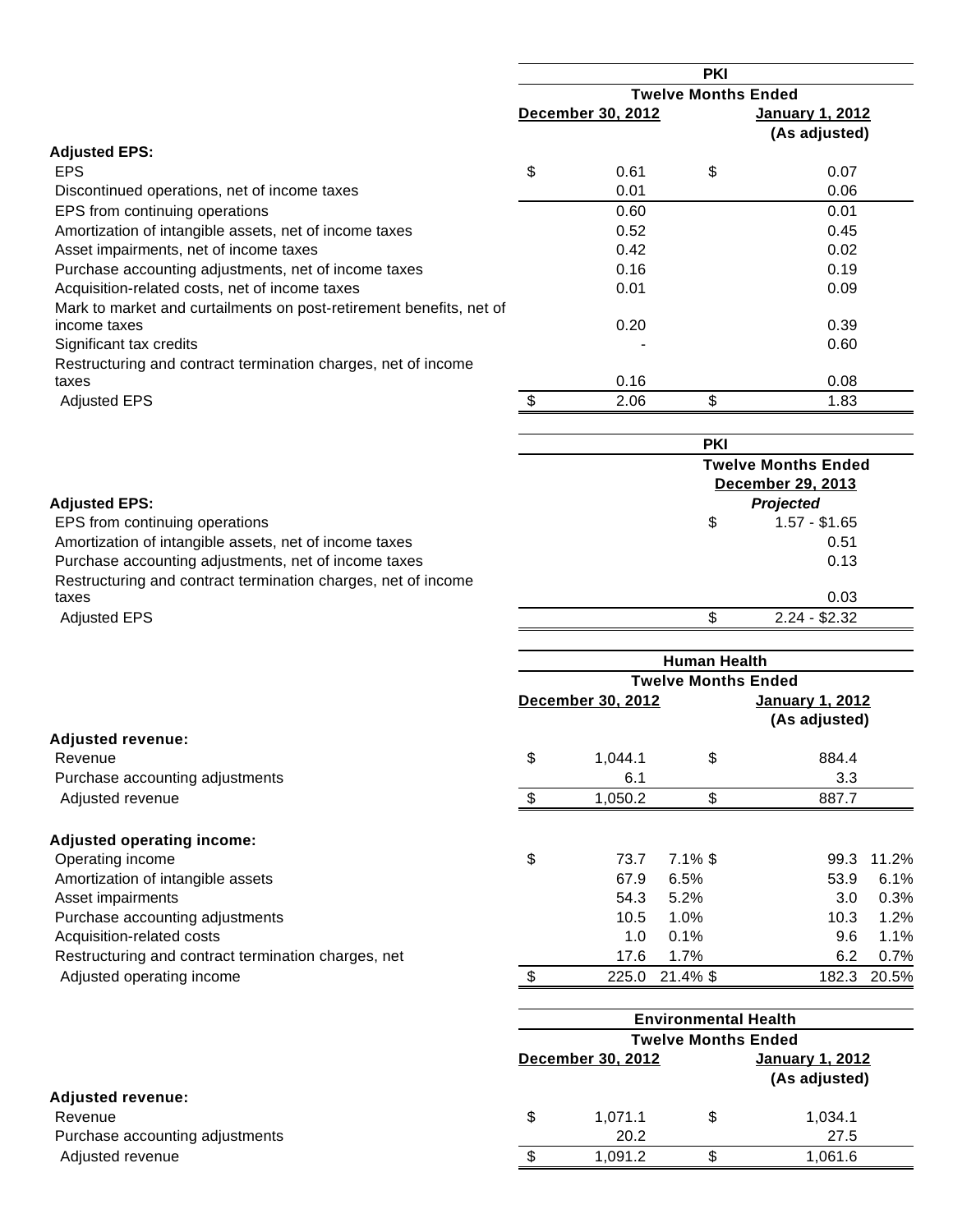| <b>Adjusted operating income:</b>                   |   |       |            |       |         |
|-----------------------------------------------------|---|-------|------------|-------|---------|
| Operating income                                    | S | 97.3  | $9.1\%$ \$ | 99.3  | 9.6%    |
| Amortization of intangible assets                   |   | 23.3  | 2.2%       | 26.1  | 2.5%    |
| Asset impairments                                   |   | 19.9  | 1.9%       | Ξ.    | $0.0\%$ |
| Purchase accounting adjustments                     |   | 20.1  | 1.9%       | 25.0  | $2.4\%$ |
| Acquisition-related costs                           |   | 0.2   | $0.0\%$    | 1.1   | $0.1\%$ |
| Restructuring and contract termination charges, net |   | 7.6   | $0.7\%$    | 7.3   | $0.7\%$ |
| Adjusted operating income                           |   | 168.3 | 15.4% \$   | 158.9 | 15.0%   |

## **PerkinElmer, Inc. and Subsidiaries RECONCILIATION OF GAAP TO NON-GAAP FINANCIAL MEASURES**

| <b>Three Months Ended</b><br><b>December 30, 2012</b> |
|-------------------------------------------------------|
|                                                       |
|                                                       |
| 6%                                                    |
| Less: effect of purchase accounting adjustments<br>2% |
| 4%                                                    |
| $-1\%$                                                |
| 2%                                                    |
| 3%                                                    |
|                                                       |

| <b>Human Health</b>       |
|---------------------------|
| <b>Three Months Ended</b> |
| <b>December 30, 2012</b>  |
|                           |

| Organic revenue growth:                         |        |
|-------------------------------------------------|--------|
| Reported revenue growth                         | 7%     |
| Less: effect of purchase accounting adjustments | $1\%$  |
| Adjusted revenue growth                         | 6%     |
| Less: effect of foreign exchange rates          | $-1\%$ |
| Less: effect of acquisitions                    | 4%     |
| Organic revenue growth                          | 3%     |
|                                                 |        |

|                                                 | <b>Environmental Health</b> |  |
|-------------------------------------------------|-----------------------------|--|
|                                                 | <b>Three Months Ended</b>   |  |
|                                                 | December 30, 2012           |  |
| Organic revenue growth:                         |                             |  |
| Reported revenue growth                         | 6%                          |  |
| Less: effect of purchase accounting adjustments | 3%                          |  |
| Adjusted revenue growth                         | 3%                          |  |
| Less: effect of foreign exchange rates          | 0%                          |  |
| Less: effect of acquisitions                    | 0%                          |  |
| Organic revenue growth                          | 3%                          |  |
|                                                 |                             |  |

# **PerkinElmer, Inc. and Subsidiaries RECONCILIATION OF GAAP TO NON-GAAP FINANCIAL MEASURES**

| PKI        |  |
|------------|--|
| Year Ended |  |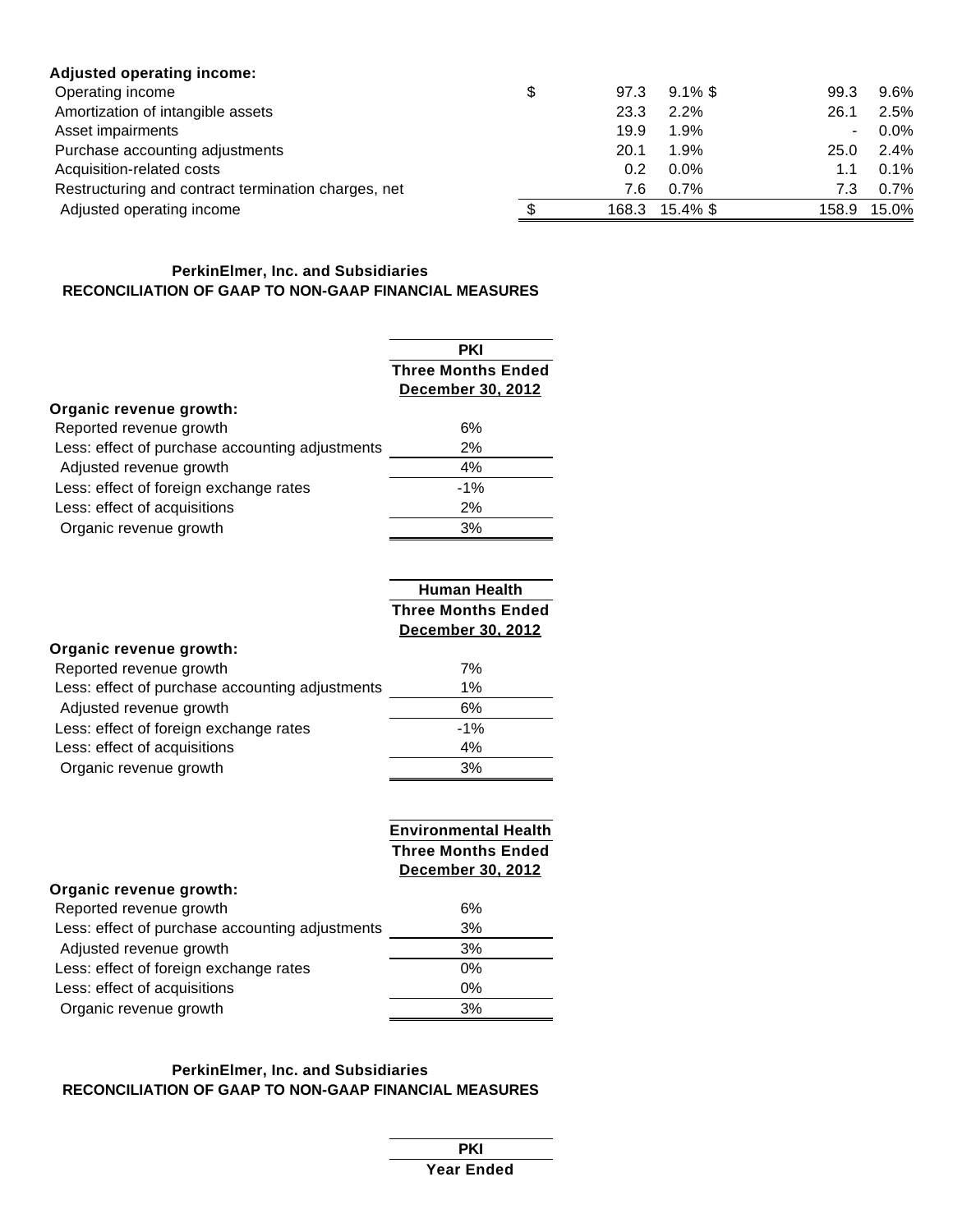|                                                 | PCOCINDOI OU, EUIL |
|-------------------------------------------------|--------------------|
| Organic revenue growth:                         |                    |
| Reported revenue growth                         | 10%                |
| Less: effect of purchase accounting adjustments | $0\%$              |
| Adjusted revenue growth                         | 10%                |
| Less: effect of foreign exchange rates          | $-2%$              |
| Less: effect of acquisitions                    | 7%                 |
| Organic revenue growth                          | 5%                 |

|                                                 | <b>Human Health</b>      |
|-------------------------------------------------|--------------------------|
|                                                 | <b>Year Ended</b>        |
|                                                 | <b>December 30, 2012</b> |
| Organic revenue growth:                         |                          |
| Reported revenue growth                         | 18%                      |
| Less: effect of purchase accounting adjustments | $0\%$                    |
| Adjusted revenue growth                         | 18%                      |
| Less: effect of foreign exchange rates          | $-2\%$                   |
| Less: effect of acquisitions                    | 14%                      |
| Organic revenue growth                          | 6%                       |

| <b>Environmental Health</b> |
|-----------------------------|
| <b>Year Ended</b>           |
| December 30, 2012           |
|                             |
| 4%                          |
| $1\%$                       |
| 3%                          |
| $-2%$                       |
| 1%                          |
| 4%                          |
|                             |

#### **Adjusted Revenue and Adjusted Revenue Growth**

We use the term "adjusted revenue" to refer to GAAP revenue, including estimated revenue from contracts acquired in various acquisitions that will not be fully recognized due to business combination accounting rules. We use the related term "adjusted revenue growth" to refer to the measure of comparing current period adjusted revenue with the corresponding period of the prior year. We believe that these non-GAAP measures, when taken together with our GAAP financial measures, allow us and our investors to better measure the performance of our investments in technology, to evaluate long-term performance trends and to assess our ability to invest in our business. Adjusted revenue growth also provides for easier comparisons of our performance with prior and future periods and relative comparisons to our peers. Our GAAP revenue for the periods subsequent to our acquisitions does not reflect the full amount of revenue on such contracts that would have otherwise been recorded by the acquired businesses. The non-GAAP adjustment is intended to reflect the full amount of such revenue. We believe our investors will use this adjustment as a measure of the ongoing performance of the acquired businesses because customers have historically entered into such contracts for renewed and/or developmental support, although there can be no assurance that customers will do so in the future.

**December 30, 2012**

# **Organic Revenue and Organic Revenue Growth**

We use the term "organic revenue" to refer to GAAP revenue, excluding the effect of foreign currency translation and acquisitions, and including estimated revenue from contracts acquired in various acquisitions that will not be fully recognized due to business combination accounting rules. We use the related term "organic revenue growth" to refer to the measure of comparing current period organic revenue with the corresponding period of the prior year. We believe that these non-GAAP measures, when taken together with our GAAP financial measures, allow us and our investors to better measure the performance of our investments in technology, to evaluate long-term performance trends and to assess our ability to invest in our business. Organic revenue growth also provides for easier comparisons of our performance with prior and future periods and relative comparisons to our peers. We exclude the effect of foreign currency translation from these measures because foreign currency translation is subject to volatility and can obscure underlying trends. We exclude the effect of acquisitions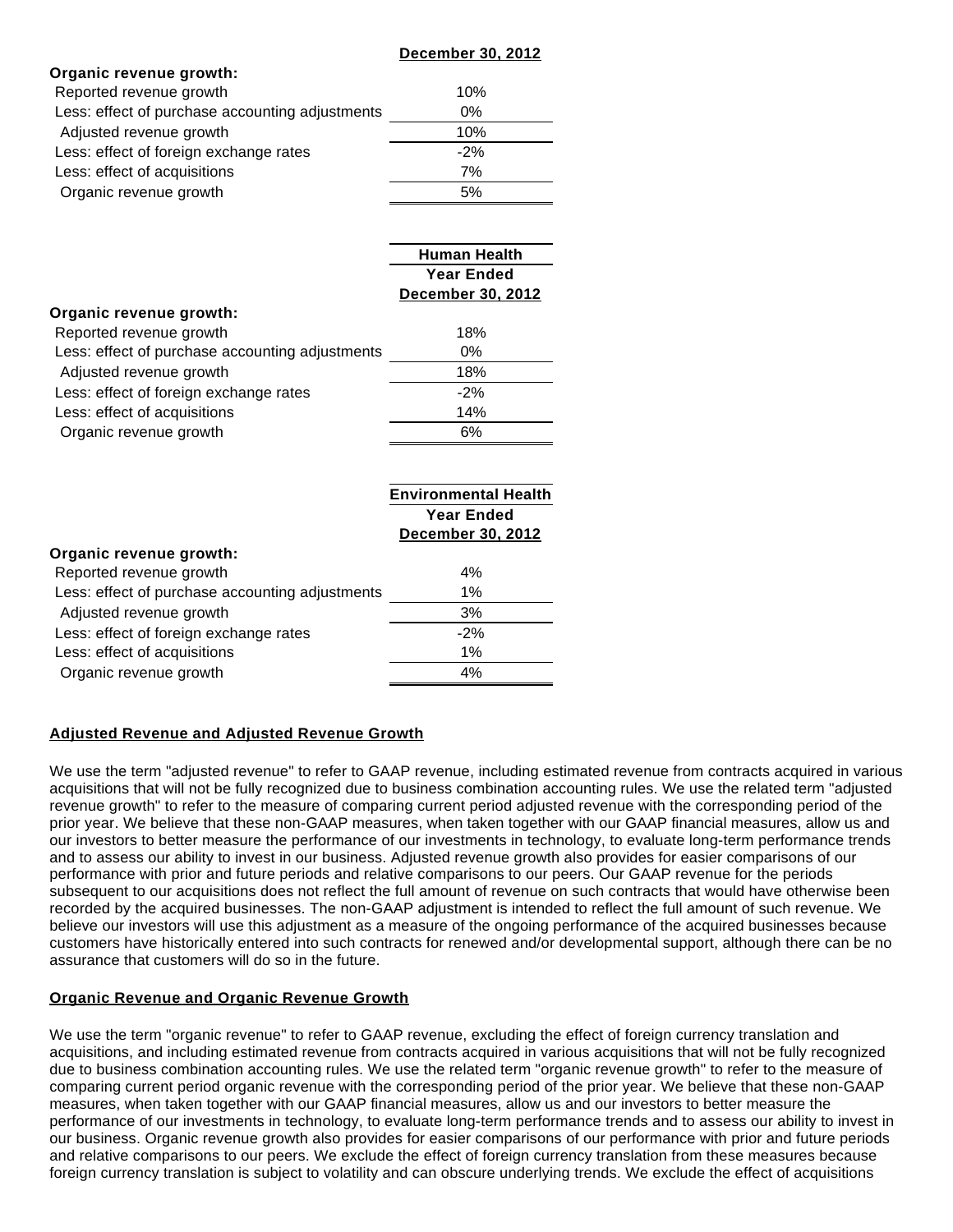because acquisition activity can vary dramatically between reporting periods and between us and our peers, which we believe makes comparisons of long-term performance trends difficult for management and investors, and could result in overstating or understating to our investors the performance of our operations. We include estimated revenue from contracts acquired with various acquisitions that will not be fully recognized due to business combination rules. Our GAAP revenue for the periods subsequent to our acquisitions does not reflect the full amount of revenue on such contracts that would have otherwise been recorded by the acquired businesses. The non-GAAP adjustment is intended to reflect the full amount of such revenue. We believe our investors will use this adjustment as a measure of the ongoing performance of the acquired businesses because customers have historically entered into such contracts for renewed and/or developmental support, although there can be no assurance that customers will do so in the future.

# **Adjusted Gross Margin and Adjusted Gross Margin Percentage**

We use the term "adjusted gross margin" to refer to GAAP gross margin, excluding amortization of intangible assets, inventory fair value adjustments related to business acquisitions, and including estimated revenue from contracts acquired in various acquisitions that will not be fully recognized due to business combination accounting rules. We also exclude adjustments for mark-to-market accounting and curtailments on post-retirement benefits, therefore only our projected costs have been used to calculate our non-GAAP measure. We use the related term "adjusted gross margin percentage" to refer to adjusted gross margin as a percentage of adjusted revenue. We believe that these non-GAAP measures, when taken together with our GAAP financial measures, allow us and our investors to better measure the performance of our investments in technology, to evaluate the long-term profitability trends and to assess our ability to invest in our business. We exclude amortization of intangible assets from these measures because intangibles amortization charges do not represent what we believe our investors consider to be costs of producing our products and could distort the additional value generated over the cost of producing those products. In addition, inventory fair value adjustments related to business acquisitions and adjustments for mark-to-market accounting and curtailments on post-retirement benefits do not represent what we believe our investors consider to be costs used in producing our products. We include estimated revenue from contracts acquired with various acquisitions that will not be fully recognized due to business combination rules. Our GAAP revenue for the periods subsequent to our acquisitions does not reflect the full amount of revenue on such contracts that would have otherwise been recorded by the acquired businesses. The non-GAAP adjustment is intended to reflect the full amount of such revenue. We believe our investors will use this adjustment as a measure of the ongoing performance of the acquired businesses because customers have historically entered into such contracts for renewed and/or developmental support, although there can be no assurance that customers will do so in the future.

# **Adjusted Selling, General and Administrative ("SG&A") Expense and Adjusted SG&A Percentage**

We use the term "adjusted SG&A expense" to refer to GAAP SG&A expense, excluding amortization of intangible assets, acquisition related integration costs, changes to the fair values assigned to contingent consideration, and other costs related to business acquisitions. We also exclude adjustments for mark-to-market accounting and curtailments on post-retirement benefits, therefore only our projected costs have been used to calculate our non-GAAP measure. We use the related term "adjusted SG&A percentage" to refer to adjusted SG&A expense as a percentage of adjusted revenue. We believe that these non-GAAP measures, when taken together with our GAAP financial measures, allow us and our investors to better measure the cost of the internal operating structure, our ability to leverage that structure and the level of investment required to grow our business. We exclude amortization of intangible assets and adjustments for mark-to-market accounting and curtailments on post-retirement benefits from these measures because intangibles amortization charges and adjustments for mark-to-market accounting and curtailments on post-retirement benefits do not represent what we believe our investors consider to be costs that support our internal operating structure and could distort the efficiencies of that structure. We exclude acquisition related integration costs, changes to the fair values assigned to contingent consideration, and other costs related to business acquisitions, because they only occur due to an acquisition and the potential subsequent repositioning of the business that could distort the performance measures of costs to support our internal operating structure.

# **Adjusted Research and Development ("R&D") Expense and Adjusted R&D Percentage**

We use the term "adjusted R&D expense" to refer to GAAP R&D expense, excluding amortization of intangible assets. We also exclude adjustments for mark-to-market accounting and curtailments on post-retirement benefits, therefore only our projected costs have been used to calculate our non-GAAP measure. We use the related term "adjusted R&D percentage" to refer to adjusted R&D expense as a percentage of adjusted revenue. We believe that these non-GAAP measures, when taken together with our GAAP financial measures, allow us and our investors to better understand and evaluate our internal technology investments. We exclude amortization of intangible assets and adjustments for mark-to-market accounting and curtailments on post-retirement benefits from these measures because intangibles amortization charges and adjustments for mark-to-market accounting and curtailments on post-retirement benefits do not represent what we believe our investors consider to be internal investments in R&D activities and could distort our R&D investment level.

## **Adjusted Operating Income, Adjusted Operating Profit Percentage, Adjusted Operating Profit Margin and Adjusted Operating Margin**

We use the term "adjusted operating income," to refer to GAAP operating income, excluding amortization of intangible assets,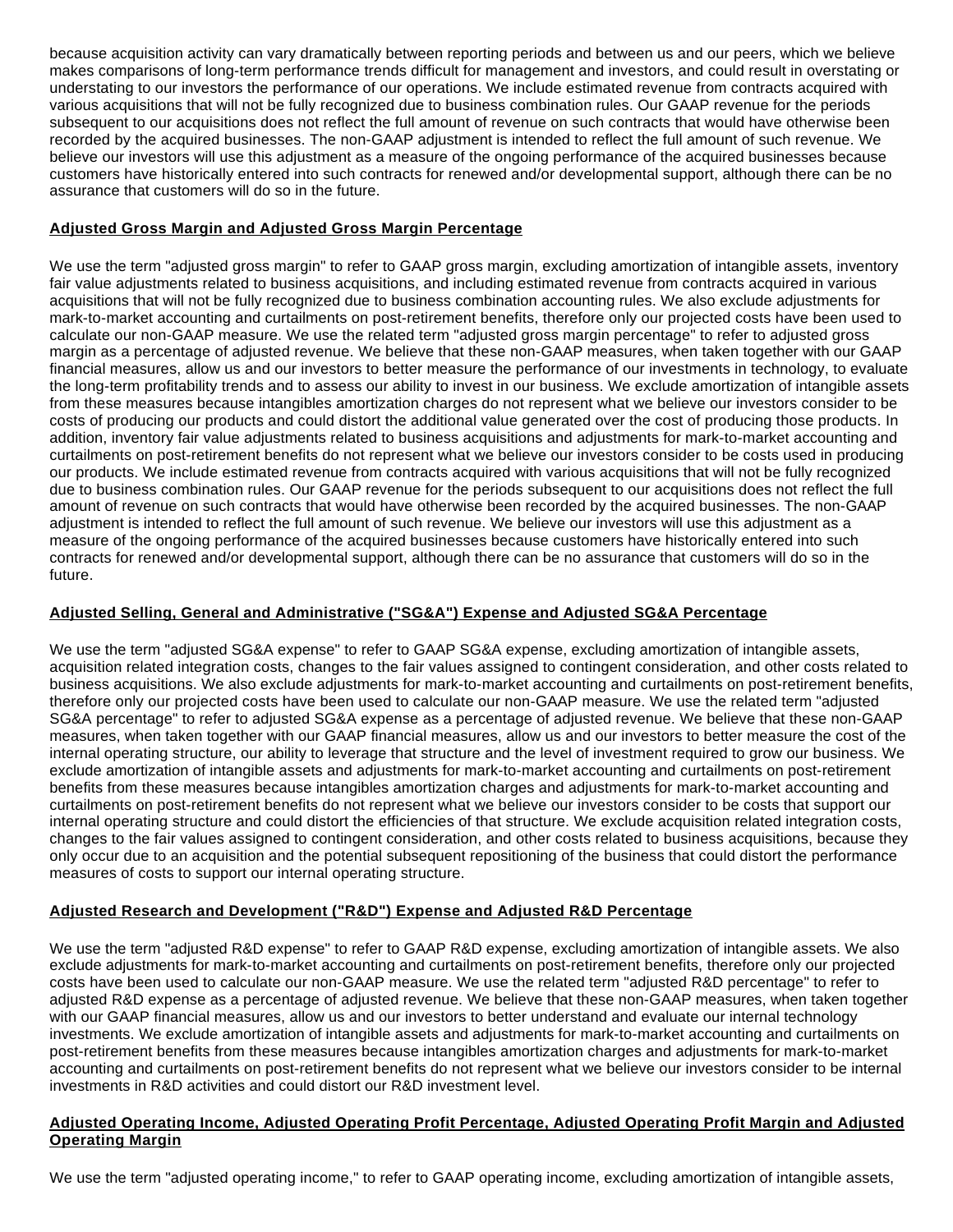inventory fair value adjustments related to business acquisitions, acquisition related integration costs, changes to the fair values assigned to contingent consideration, other costs related to business acquisitions, asset impairments, and restructuring and contract termination charges, and including estimated revenue from contracts acquired in various acquisitions that will not be fully recognized due to business combination accounting rules. We also exclude adjustments for mark-to-market accounting and curtailments on post-retirement benefits, therefore only our projected costs have been used to calculate our non-GAAP measure. Adjusted operating income is calculated by subtracting adjusted R&D expense and adjusted SG&A expense from adjusted gross margin. We use the related term "adjusted operating profit percentage," "adjusted operating profit margin," or "adjusted operating margin" to refer to adjusted operating income as a percentage of adjusted revenue. We believe that these non-GAAP measures, when taken together with our GAAP financial measures, allow us and our investors to analyze the costs of the different components of producing and selling our products, to better measure the performance of our internal investments in technology and to evaluate the long-term profitability trends of our core operations. Adjusted operating income also provides for easier comparisons of our performance and profitability with prior and future periods and relative comparisons to our peers. We believe our investors do not consider the items that we exclude from adjusted operating income to be costs of producing our products, investments in technology and production or costs to support our internal operating structure, and so we present this non-GAAP measure to avoid overstating or understating to our investors the performance of our operations. We exclude restructuring and contract termination charges and asset impairments because they tend to occur due to an acquisition, divestiture, repositioning of the business or other unusual event that could distort the performance measures of our internal investments and costs to support our internal operating structure. We include estimated revenue from contracts acquired with various acquisitions that will not be fully recognized due to business combination rules. Our GAAP revenue for the periods subsequent to our acquisitions does not reflect the full amount of revenue on such contracts that would have otherwise been recorded by the acquired businesses. The non-GAAP adjustment is intended to reflect the full amount of such revenue. We believe our investors will use this adjustment as a measure of the ongoing performance of the acquired businesses because customers have historically entered into such contracts for renewed and/or developmental support, although there can be no assurance that customers will do so in the future.

## **Adjusted Earnings Per Share**

We use the term "adjusted earnings per share," or "adjusted EPS," to refer to GAAP earnings per share, excluding discontinued operations, amortization of intangible assets, inventory fair value adjustments related to business acquisitions, acquisition related integration costs, changes to the fair values assigned to contingent consideration, other costs related to business acquisitions, asset impairments, restructuring and contract termination charges, acquisition financing costs, and significant tax charges, and including estimated revenue from contracts acquired in various acquisitions that will not be fully recognized due to business combination accounting rules. We also exclude adjustments for mark-to-market accounting and curtailments on postretirement benefits, therefore only our projected costs have been used to calculate our non-GAAP measure. Adjusted earnings per share is calculated by subtracting the items above included in adjusted gross margin, adjusted R&D expense, adjusted SG&A expense, asset impairments, restructuring and contract termination charges, acquisition financing costs, the provision for taxes related to these items, and significant tax charges from GAAP earnings per share. We believe that this non-GAAP measure, when taken together with our GAAP financial measures, allows us and our investors to analyze the costs of producing and selling our products and the performance of our internal investments in technology and our internal operating structure, to evaluate the long-term profitability trends of our core operations and to calculate the underlying value of the core business on a dilutive share basis, which is a key measure of the value of the Company used by our management and we believe used by investors as well. Adjusted earnings per share also facilitates the overall analysis of the value of the Company and the core measure of the success of our operating business model as compared to prior and future periods and relative comparisons to our peers. We exclude discontinued operations, amortization of intangible assets, inventory fair value adjustments related to business acquisitions, acquisition related integration costs, changes to the fair values assigned to contingent consideration, other costs related to business acquisitions, adjustments for mark-to-market accounting and curtailments on post-retirement benefits, asset impairments, restructuring and contract termination charges, acquisition financing costs, and significant tax charges, as these items do not represent what we believe our investors consider to be costs of producing our products, investments in technology and production, and costs to support our internal operating structure, which could result in overstating or understating to our investors the performance of our operations. We include estimated revenue from contracts acquired with various acquisitions that will not be fully recognized due to business combination rules. Our GAAP revenue for the periods subsequent to our acquisitions does not reflect the full amount of revenue on such contracts that would have otherwise been recorded by the acquired businesses. The non-GAAP adjustment is intended to reflect the full amount of such revenue. We believe our investors will use this adjustment as a measure of the ongoing performance of the acquired businesses because customers have historically entered into such contracts for renewed and/or developmental support, although there can be no assurance that customers will do so in the future.

The fourth quarter tax effect on adjusted EPS for (i) discontinued operations was an expense of \$0.00 in 2012 and an expense of \$0.00 in 2011, (ii) amortization of intangible assets was an expense of \$0.07 in 2012 and an expense of \$0.08 in 2011, (iii) inventory fair value adjustments related to business acquisitions was an expense of \$0.00 in 2012 and an expense of \$0.01 in 2011, (iv) other costs related to business acquisitions was an expense of \$0.00 in 2012 and an expense of \$0.01 in 2011, (v) asset impairments was an expense of \$0.23 in 2012 and an expense of \$0.01 in 2011, (vi) restructuring and contract termination charges was an expense of \$0.01 in 2012 and an expense of \$0.03 in 2011, (vii) acquisition financing costs was an expense of \$0.00 in 2012 and an expense of \$0.01 in 2011, (viii) significant tax charges was an expense of \$0.00 in 2012 and an expense of \$0.61 in 2011, (ix) the estimated revenue from contracts acquired with various acquisitions that will not be fully